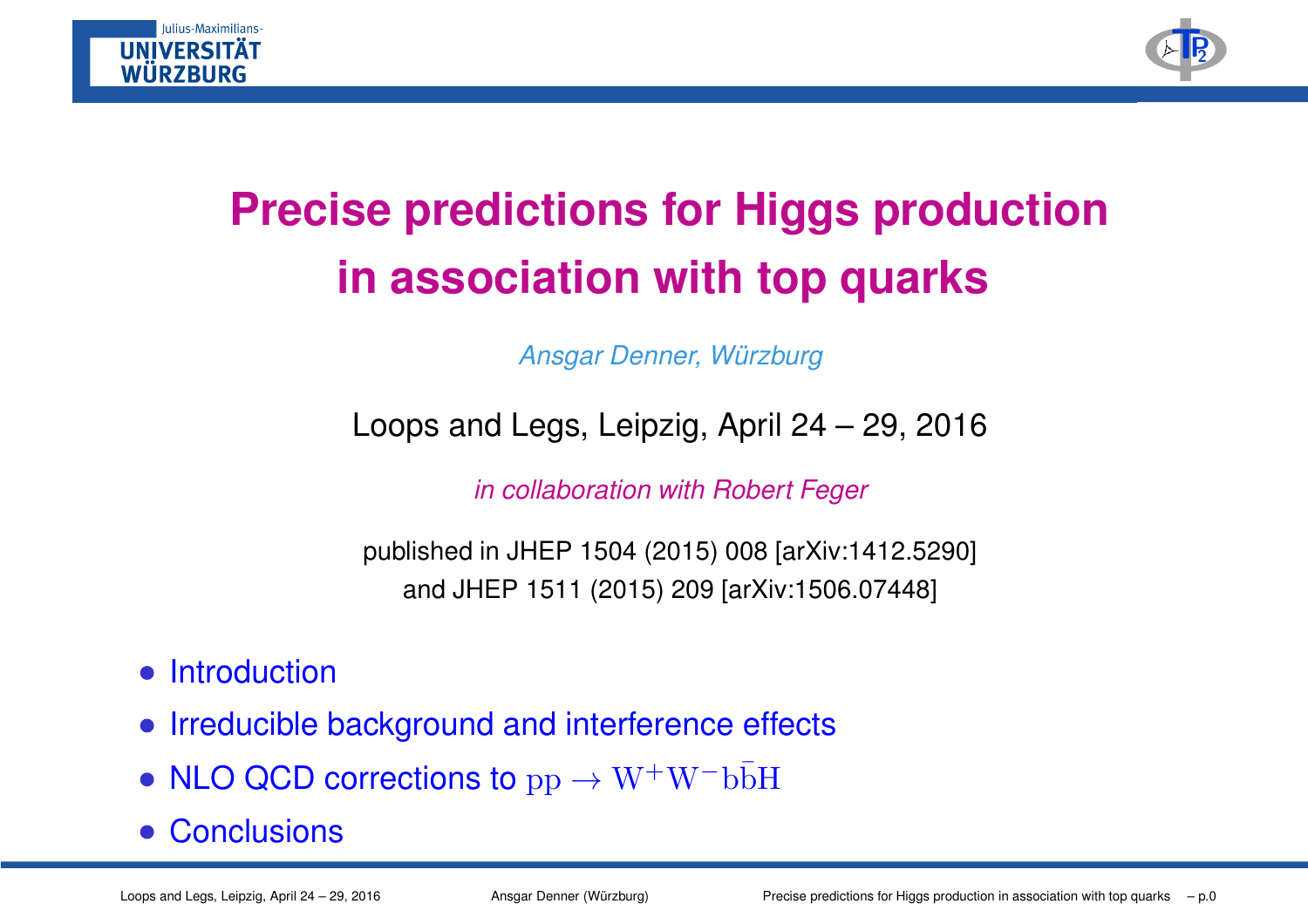

#### **Introduction**



Higgs boson observed <sup>⇒</sup> investigate its properties <sup>⇒</sup> measure its couplings important process: associated Higgs production with top-antitop quark pairs:



- allows direct measurement of top Yukawa coupling ( $\operatorname{Ht\bar{t}}$  coupling)
- small cross section:  $\sigma \approx 500\,\text{fb}$  at  $13\,\text{TeV}$
- large background from  $\mathrm{t\bar{t}b\bar{b},\,t\bar{t}jj}$  renders analysis extremely difficult  $(\mathrm{H\rightarrow b\bar{b}})$
- need improved experimental analyses (like highly boosted Higgs bosons) andprecise theoretical predictions for signal and background
- results from LHC run I:

 $\textsf{CMS '15: } \mu = 1.2 + 1.6 - 1.5$  for  $\sigma(\text{t} \bar{\text{t}}\text{H}), \text{ H} \rightarrow$ CMS '15:  $\mu = 1.2 + 1.6 - 1.5$  for  $\sigma$ (tt̄H),  $H \rightarrow b\bar{b}$ <br>ATLAS '15:  $\mu = 1.5 \pm 1.1$  for  $\sigma$ (tt̄H),  $H \rightarrow b\bar{b}$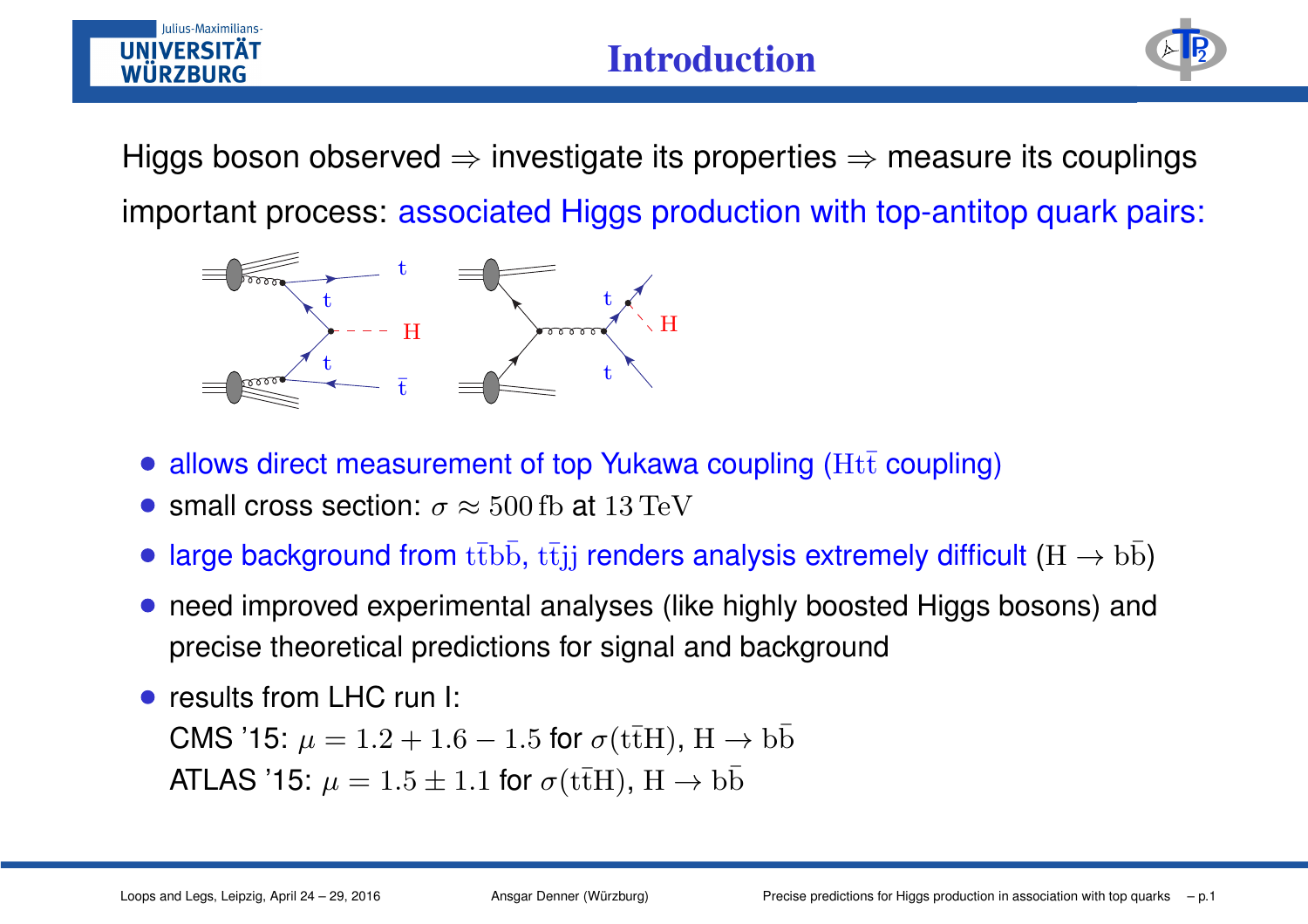#### Production processes

Iulius-Maximilians-

**UNIVERSIT** WÜRZBURG

#### decay processes

 $, \rm ZZ, WW$ 

 $\rightarrow b\bar{b}, \tau^+\tau^-$ 

EP<sub>2</sub>

- $pp \to t\bar{t}H \to W^+W^-b\bar{b}H \to l\nu_l jjb\bar{b}H$  H
- $\text{pp} \to \text{t\bar{t}H} \to \text{W}^+ \text{W}^- \text{b\bar{b}H} \to l \nu_l l' \nu_{l'} \text{b\bar{b}H}$



- $\rightarrow l\nu_l$ jjb $\bar{b}b\bar{b}$
- complicated final state
- experimentally and theoretically challenging

this talk:

- irreducible background and interference effects for  $\rm pp \rightarrow l\nu_l j j b \bar{b} b \bar{b}$
- NLO QCD corrections for  $\rm pp\rightarrow e^+\nu_e\mu^-\bar{\nu}_\mu b\bar{b}H$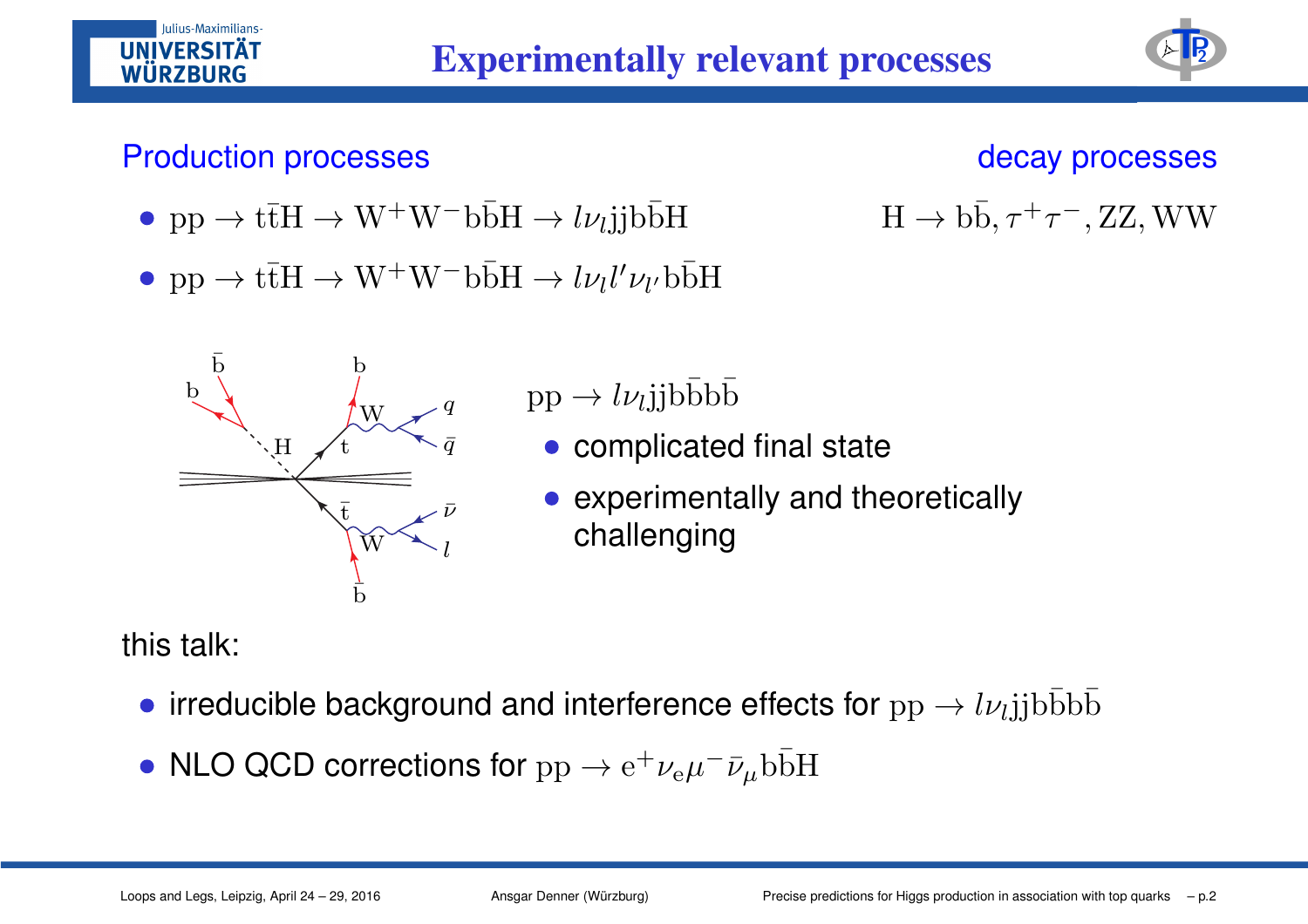



# Irreducible backgroundand interference effects

Loops and Legs, Leipzig, April 24 – 29, 2016 Ansgar Denner (Würzburg) Precise predictions for Higgs production in association with top quarks – p.3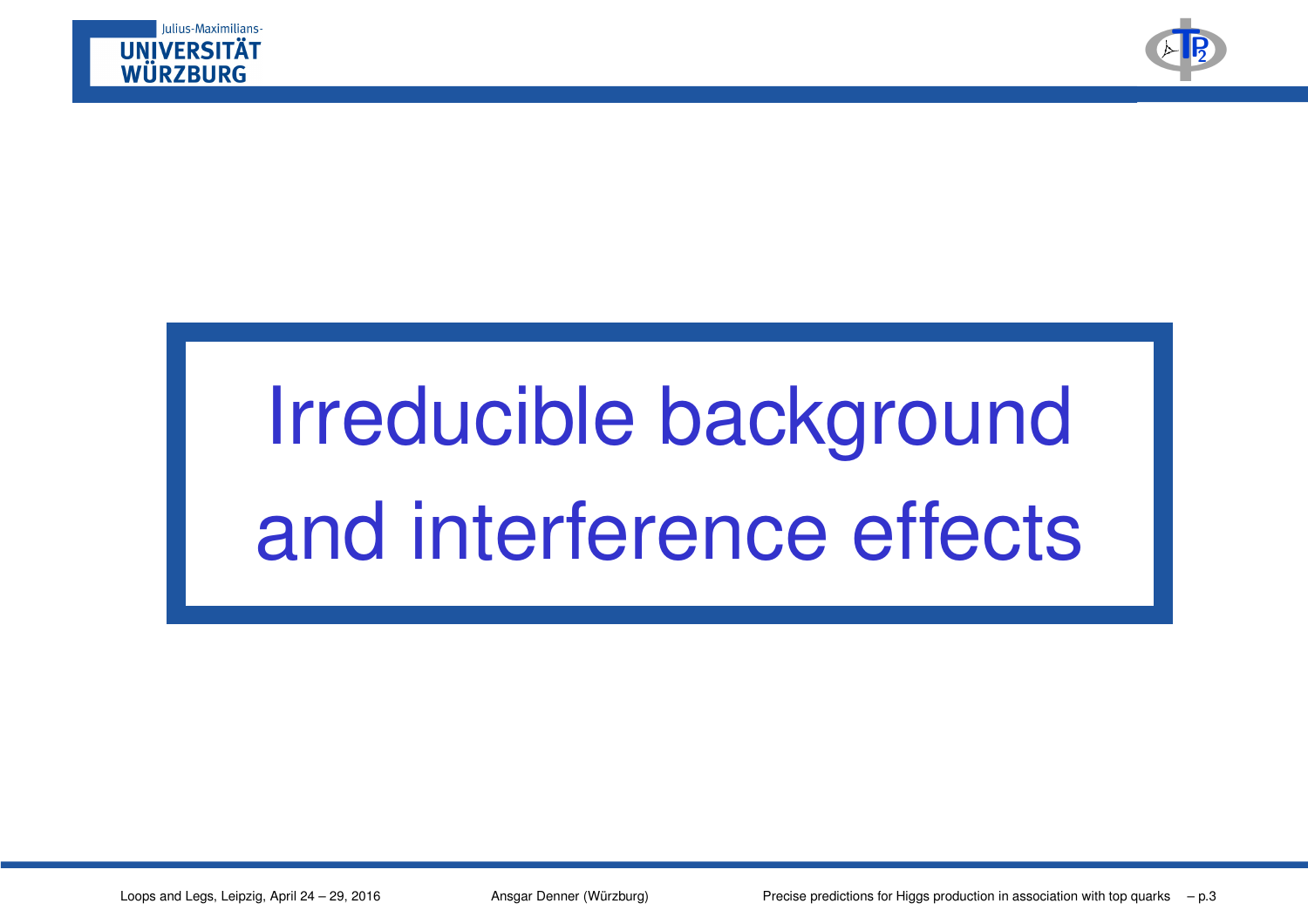

Three scenarios: scenario 1

Iulius-Maximilians-**VEDCIT** WÜRZBURG

- $\mathrm{t\bar{t}H}$  production:  $\mathrm{pp} \rightarrow \mathrm{t\bar{t}H} \rightarrow l^+\nu_l \mathrm{jjb\bar{b}b\bar{b}}$ 
	- intermediate  $t$ ,  $\overline{t}$ , H required treated in <mark>pole approximation</mark>
	- ► gluon–gluon partonic channels  $gg \to l^+ \nu_l q' \bar{q}'' b \bar{b} b \bar{b}$  order of amplitude:  $\mathcal{O}(\alpha_s \alpha^3)$ quark–antiquark partonic channels  $q\bar{q}\to l^+\nu_lq'\bar{q}''$ b $\bar{b}b\bar{b}$ order of amplitude:  $\mathcal{O}(\alpha_{\rm s}\alpha^3)$ ,  $\mathcal{O}(\alpha^4)$
	- ▶ sample diagrams

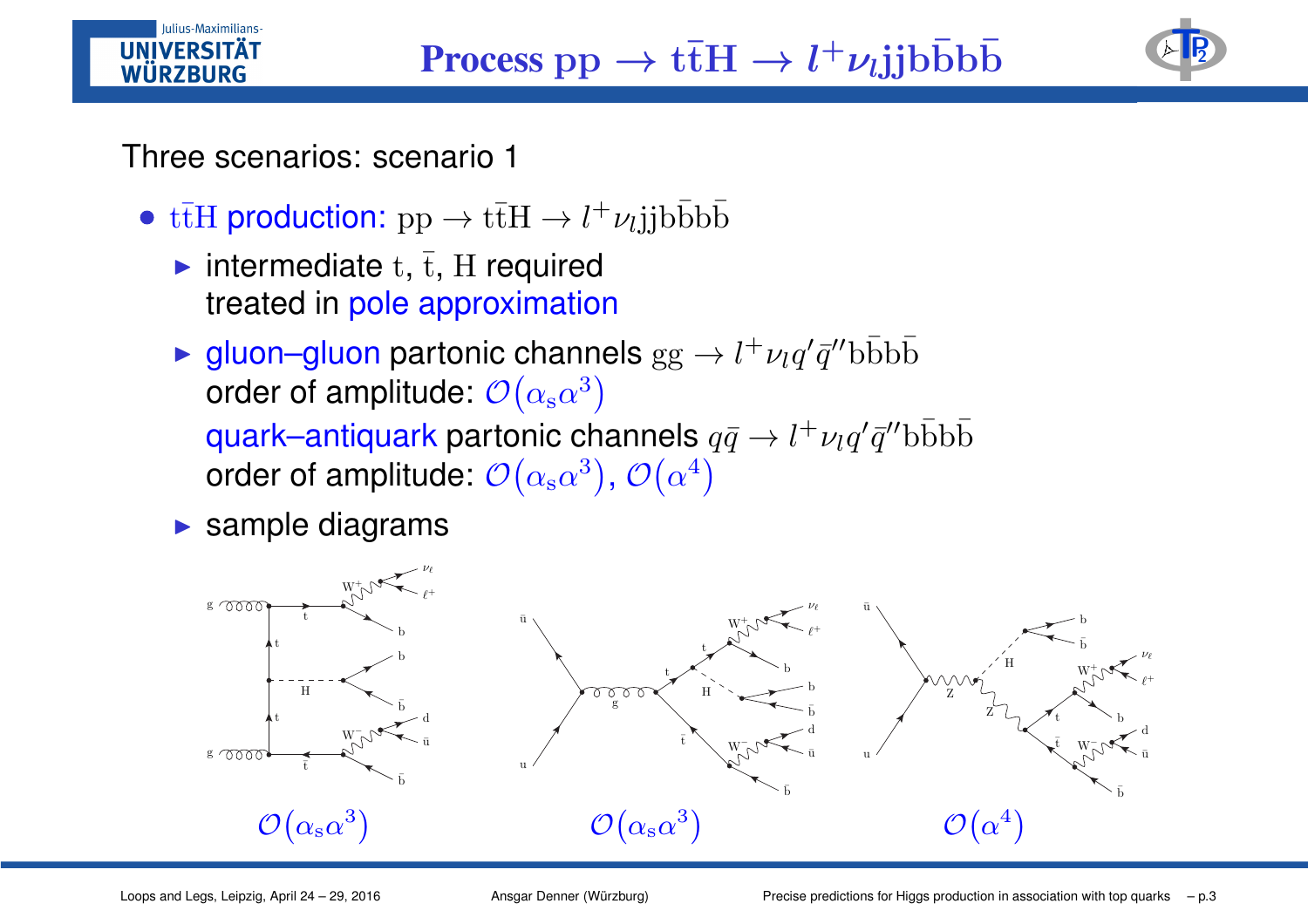#### Scenario <sup>2</sup>

Iulius-Maximilians-**VEDCIT** WÜRZBURG

- t $\bar{t}b\bar{b}$  production  $pp \rightarrow t\bar{t}b\bar{b} \rightarrow l^+\nu_l jjb\bar{b}b\bar{b}$ 
	- intermediate  $t, \bar{t}$  required, treated in pole approximation no resonant Higgs required
	- $\blacktriangleright$  same partonic channels as above additional  $\mathcal{O}\big(\alpha_{\mathrm{s}}^2\alpha^2\big)$  contributions for  $\mathrm{gg}$  and  $q\bar{q}$  channels  $(\mathrm{H}\to \mathrm{g})$ (plus contributions with  $\mathrm{H}\rightarrow\mathrm{Z},\gamma,\mathrm{W})$
	- ▶ sample diagrams

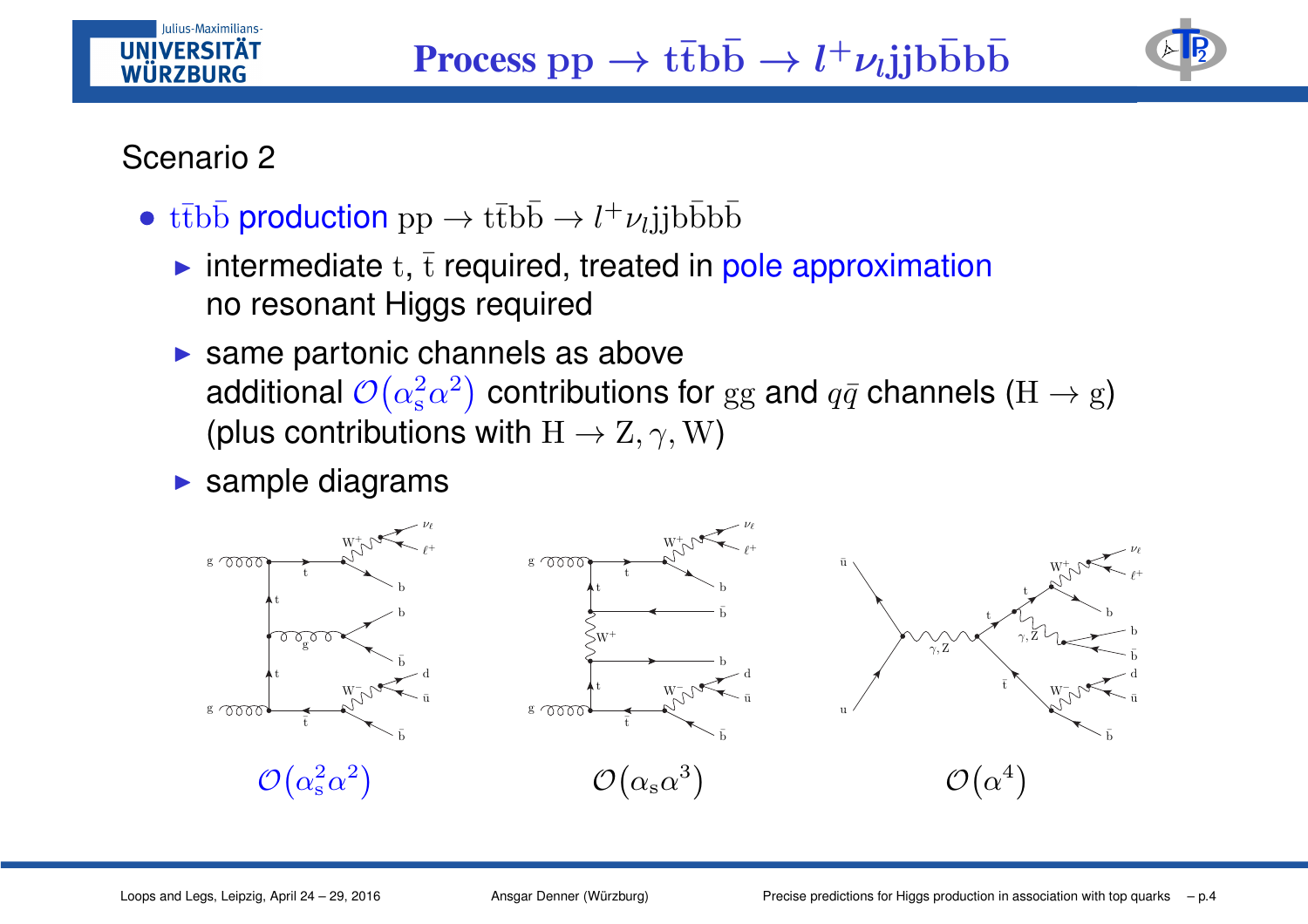



#### Scenario 3

**WÜRZBURG** 

Julius-Maximilians-

- full process  $\mathrm{pp} \to l^+ \nu_l \mathrm{jj} \mathrm{b} \bar{\mathrm{b}} \mathrm{b} \bar{\mathrm{b}}$ 
	- ▶ complete set of diagrams: no resonances required
	- ► # of channels increases by more than factor 4 owing to crossing symmetric channels
	- ► amplitude receives contributions of  $\mathcal{O}\!\left(\alpha^4\right)$ ,  $\mathcal{O}\!\left(\alpha_{\rm s} \alpha^3\right)$ ,  $\mathcal{O}\!\left(\alpha_{\rm s}^2 \alpha^2\right)$ and  $\mathcal{O}\big(\alpha_{\mathrm{s}}^3\alpha\big)$ up to 78052 diagrams for individual channels! (unitary gauge)
	- ▶ sample diagrams

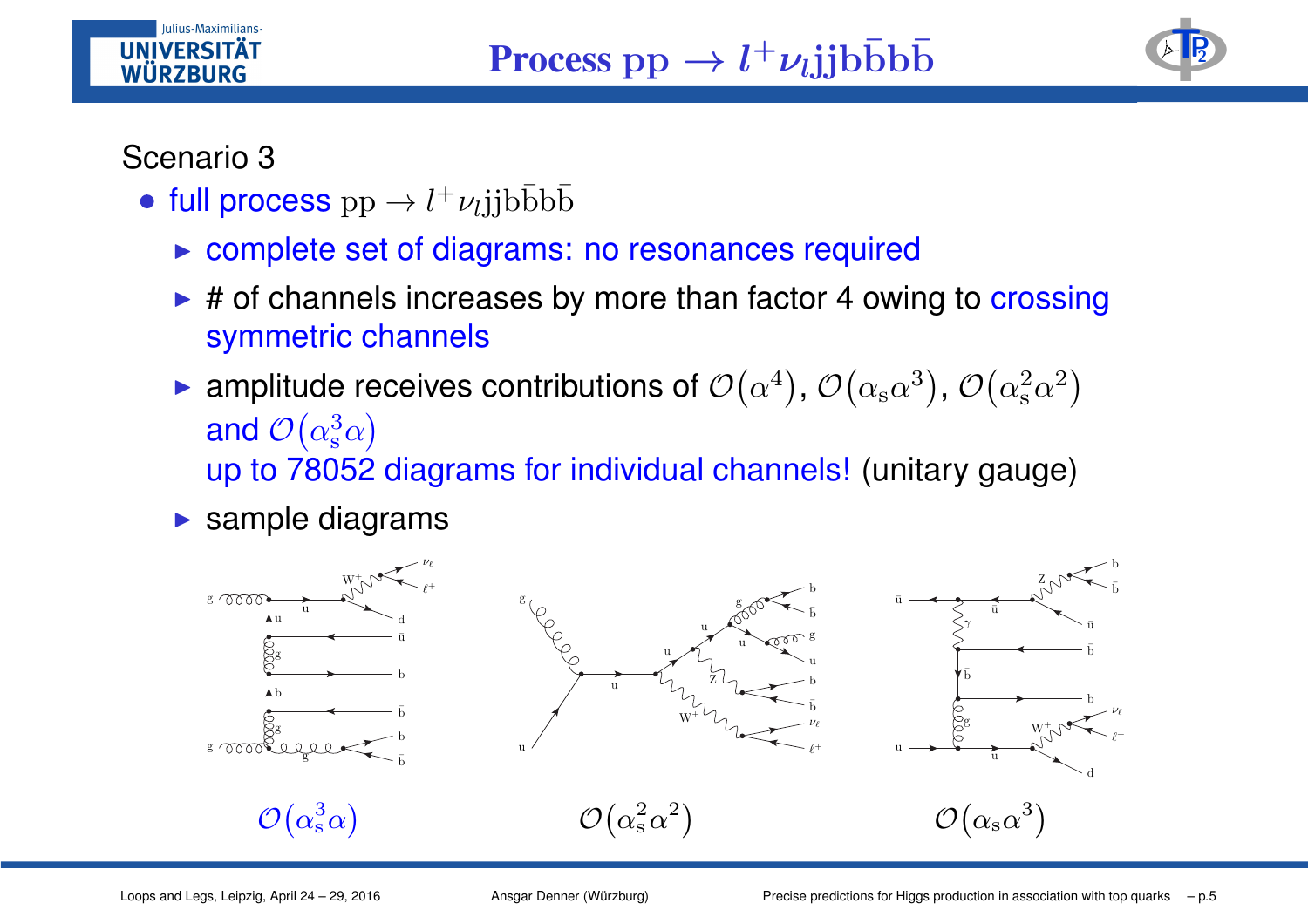



- complex-mass scheme for unstable particles (not treated in pole approximation)Denner, Dittmaier, Roth, Wieders '99
- on-shell projection of momenta for resonances treated in pole approximation such that invariants of other resonances are not shifted!



- massless light quarks (u, d, c, s), <mark>massive</mark> b <mark>quarks</mark>
- only PDFs of light quarks included  $(u, d, c, s)$  besides gluons
- all matrix elements calculated with <sup>R</sup>ECOLA (recursive algorithm) Actis et al.
- phase-space integration: multi-channel Monte Carlo  $\Rightarrow$  number of diagrams matters

Iulius-Maximilians-

**IINIVERSIT WÜRZBURG**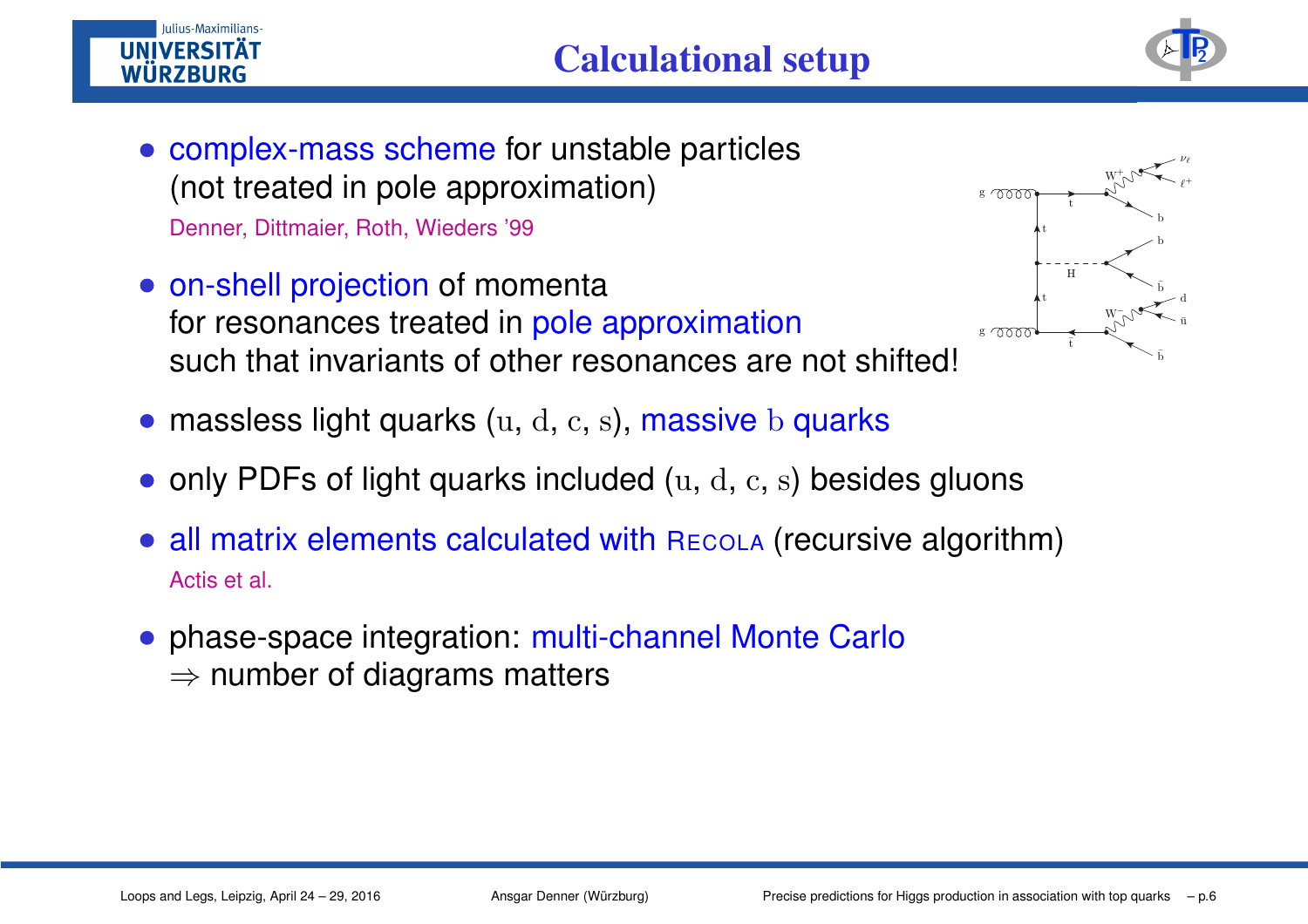



- collider energy:  $13 \text{ TeV}$
- Scale choice: Beenakker et al. '03  $\mu = \mu_{\rm F} = \frac{1}{2} (2m_t + m_H) = 236 \,\text{GeV}$
- PDFs: CT10Lai et al. '10
- input parameters:

Iulius-Maximilians-**UNIVERSITÄT WÜRZBURG** 

> $m_{\rm t} = 173 \,\text{GeV}, \qquad \qquad \Gamma_{\rm t} = 1.47 \,\text{GeV}, \qquad \qquad m_{\rm b} = 4.8 \,\text{GeV}$  $M_{\rm H} = 126\,{\rm GeV}, \hspace{1cm} M_{\rm Z}^{\rm OS} = 91.1876\,{\rm GeV}, \hspace{0.3cm} M_{\rm W}^{\rm OS} = 80.385\,{\rm GeV}$  $\Gamma_H = 4.21 \times 10^{-3} \,\text{GeV}, \quad \Gamma_Z^{\text{OS}} = 2.4952 \,\text{GeV}, \qquad \Gamma_W^{\text{OS}} = 2.0850 \,\text{GeV}$

- cuts:  $p_{\text{T,j}} > 25 \,\text{GeV}, \;\;\;\; |y_{\text{j}}| < 2.5, \;\;\;\; \Delta R_{\text{jj}} > 0.4$  $p_{\text{t,b}} > 25 \,\text{GeV}, \quad |y_{\text{b}}| < 2.5, \quad \Delta R_{\text{bb}} > 0.4 \quad \Delta R_{\text{jb}} > 0.4$  $p_{\text{\tiny T},l^{+}}>20\,\text{GeV},\;\;\; |y_{l^{+}}|<2.5,\;\;\; p_{\text{\tiny T,miss}}>20\,\text{GeV}$
- ${\rm b}$  quarks originating from  ${\rm t}$  and  $\overline{{\rm t}}$  quark are selected according to

$$
\mathcal{L} \propto \frac{1}{\left(p_{l^+ \nu_l b_i}^2 - m_t^2\right)^2 + \left(m_t \Gamma_t\right)^2} \frac{1}{\left(p_{j_1 j_2 b_j}^2 - m_t^2\right)^2 + \left(m_t \Gamma_t\right)^2}
$$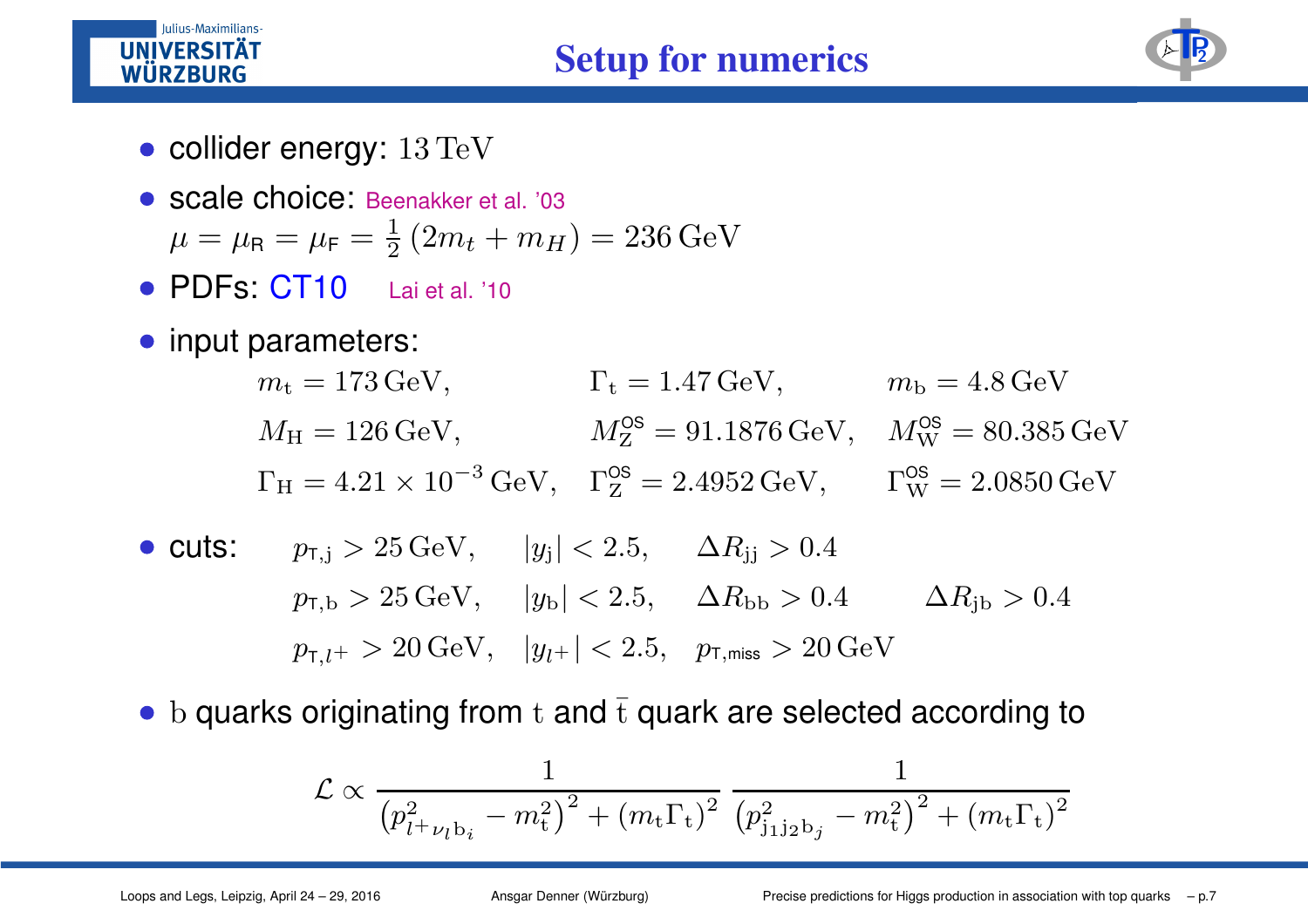

# $\rm pp\rightarrow t\bar{t}H\rightarrow l^{+}\nu_{l}j\bar{j}b\bar{b}b\bar{b}~~$  (at leading order)

|            | cross section [fb]          |                                                    |           |                |  |
|------------|-----------------------------|----------------------------------------------------|-----------|----------------|--|
|            | $\mathcal{O}((\alpha^4)^2)$ | $\mathcal{O}((\alpha_{\rm s}\alpha^3)^2)$<br>total |           | fraction $[%]$ |  |
| $q\bar{q}$ | 0.014887(2)                 | 2.1467(2)                                          | 2.1621(2) | 29             |  |
| gg         |                             | 5.230(1)                                           | 5.2298(9) | 71             |  |
|            | 0.014887(2)                 | 7.377(1)                                           | 7.3920(9) | 100            |  |

- $70\%$  from  $\rm gg$  processes
- $\bullet$   $\mathcal{O}((\alpha_{s}\alpha^{3})^{2})$  dominates
- pure EW contribution  $\mathcal{O}\big((\alpha^4)^2\big)$  tiny  $\,$  (0.2%)
- no interferences between different orders owing to colour matrices

Julius-Maximilians-

**UNIVERSITÄT WÜRZBURG**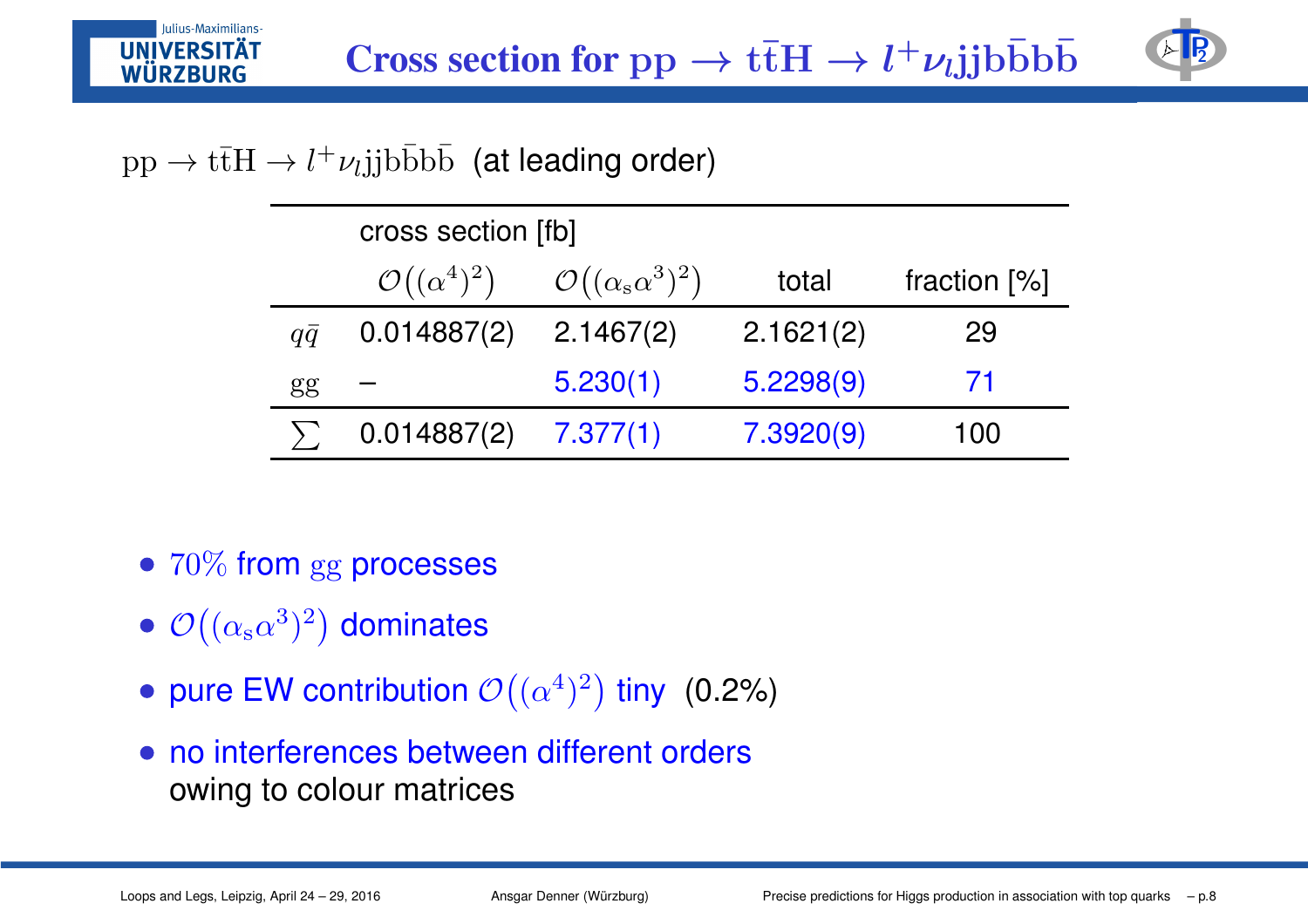

# $\rm pp\rightarrow t\bar{t}b\bar{b}\rightarrow l^{+}\nu_{l}j\bar{j}b\bar{b}b\bar{b}~~$  (at leading order)

|            | cross section [fb]          |                                           |                                                        |           |           |                |  |  |
|------------|-----------------------------|-------------------------------------------|--------------------------------------------------------|-----------|-----------|----------------|--|--|
|            | $\mathcal{O}((\alpha^4)^2)$ | $\mathcal{O}((\alpha_{\rm s}\alpha^3)^2)$ | $\mathcal{O}\left((\alpha_{\rm s}^2\alpha^2)^2\right)$ | sum       | total     | fraction $[%]$ |  |  |
| $q\bar{q}$ | 0.018134(6)                 | 2.4932(9)                                 | 0.9199(2)                                              | 3.4312(9) | 3.4366(6) | 13             |  |  |
| gg         |                             | 7.818(4)                                  | 16.650(9)                                              | 24.47(1)  | 23.010(7) | 87             |  |  |
|            | 0.018134(6)                 | 10.311(4)                                 | 17.570(9)                                              | 27.90(1)  | 26.446(7) | 100            |  |  |

- **Irred. background from**  $\text{t\bar{t}bb}$ :  $\sigma^\text{Irred.}_{\text{t\bar{t}bb}} = 19.06 \text{ fb} = (26.45 7.39) \text{ fb}$  (260%) mainly from QCD production (Higgs replaced by gluon)additional background from Z bosons ( $t\bar{t}Z : 1.01 \text{ fb}$ ), W bosons and photons
- Negative interferences between different orders:  $< 0.2\%$  in  $q\bar{q},$   $6\%$  in  $\mathrm{gg},$   $5\%$  for  $\sigma_{\mathrm{t\bar{t}b\bar{b}}}$  main source: g

interferences of dominant QCD diagrams with

<sup>t</sup>-channel W-exchange diagrams

signal–background interference  $< 1\%$ 



Iulius-Maximilians-

**UNIVERSIT WÜRZBURG**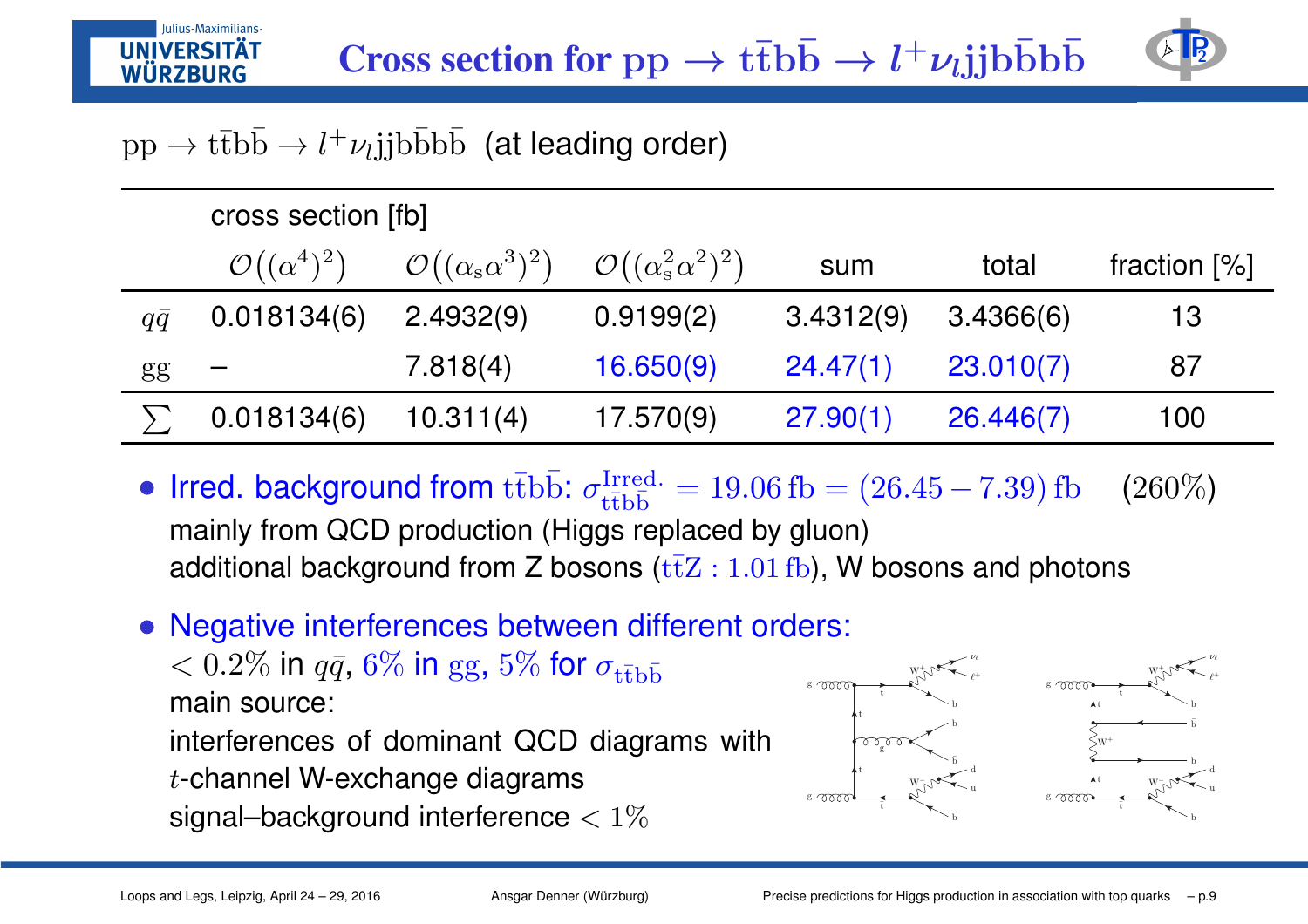

# $\text{pp} \rightarrow l^+\nu_l \text{jjb} \bar{\text{b}} \bar{\text{b}} \bar{\text{b}}$  (at leading order)

Iulius-Maximilians-

**UNIVERSIT** WÜRZBURG

|                 | cross section [fb]          |                                           |                                              |                                            |           |           |                |
|-----------------|-----------------------------|-------------------------------------------|----------------------------------------------|--------------------------------------------|-----------|-----------|----------------|
|                 | $\mathcal{O}((\alpha^4)^2)$ | $\mathcal{O}((\alpha_{\rm s}\alpha^3)^2)$ | $\mathcal{O}((\alpha_{\rm s}^2 \alpha^2)^2)$ | $\mathcal{O}((\alpha_{\rm s}^3 \alpha)^2)$ | sum       | total     | fraction $[%]$ |
| $\mathbf{g}q$   |                             | 0.231(4)                                  | 0.370(2)                                     | 0.365(1)                                   | 0.966(4)  | 0.944(9)  | 3.3            |
| $g\bar{q}$      |                             | 0.0421(6)                                 | 0.0679(3)                                    | 0.0608(2)                                  | 0.1708(7) | 0.167(1)  | 0.6            |
| $qq^{(\prime)}$ | 0.001471(2)                 | 0.0575(5)                                 | 0.1106(2)                                    | 0.07871(9)                                 | 0.2483(6) | 0.2478(8) | 0.9            |
| $q\bar{q}$      | 0.01973(3)                  | 2.531(6)                                  | 0.957(1)                                     | 0.00333(1)                                 | 3.511(6)  | 3.538(4)  | 12.4           |
| gg              |                             | 8.01(2)                                   | 17.19(6)                                     | 0.00756(2)                                 | 25.21(6)  | 23.71(6)  | 82.9           |
|                 | 0.02120(3)                  | 10.87(2)                                  | 18.69(6)                                     | 0.516(2)                                   | 30.10(6)  | 28.60(6)  | 100            |

- $83\%$  from  $\rm gg$  processes
- additional partonic channels  $(\mathrm{g} q,\, \mathrm{g} q,\, q q^{(\prime)})$  contribute  $5\%$
- increase by only  $8\%$  relative to  $pp \to t\bar{t}b\bar{b} \to l^+\nu_l jjb\bar{b}b\bar{b}~~(26.45 \to 28.60{\rm\,fb})$ but  $30\%$  increase relative to  $\text{pp} \to \text{t\bar{t}H} \to l^+\nu_l \text{jjb\bar{b}b\bar{b}}$  (7.39 fb)
- $\mathcal{O}\big((\alpha_{\mathrm{s}}^3\alpha)^2\big)< 2\%$
- interference pattern as for  $\mathrm{pp} \to \mathrm{t}\mathrm{\overline{t}bb} \to l^+\nu_l \mathrm{jj} b\bar{\mathrm{b}} b\bar{\mathrm{b}}$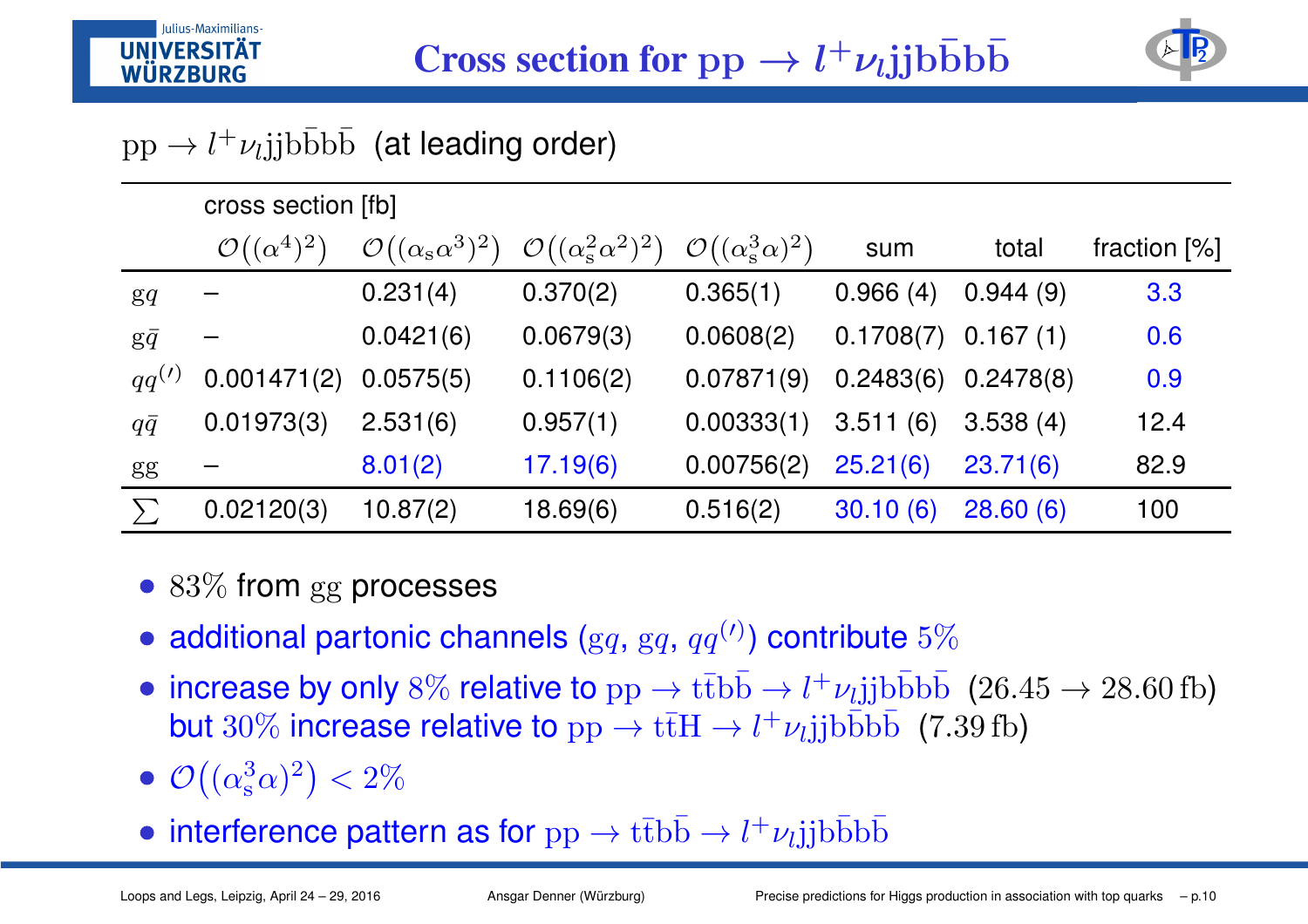## **Irreducible background for distributions**





- invariant mass of  $b$ -jet pair with smallest  $\Delta R$  distance:<br>Llisse peek enly weekly enhanced aver eembinaterial Higgs peak only weakly enhanced over combinatorial effect  $\mathrm{t\bar{t}H/full}\sim0.26$  (as for integrated cross section) outside resonances
- invariant mass of  $\mathrm b$ -jet pair not resulting from top quarks:  $\mathrm{t\bar{t}H/full}$  suppressed outside Higgs resonance (few per cent) Higgs resonance and Z resonance well tagged

Iulius-Maximilians-

WÜRZBURG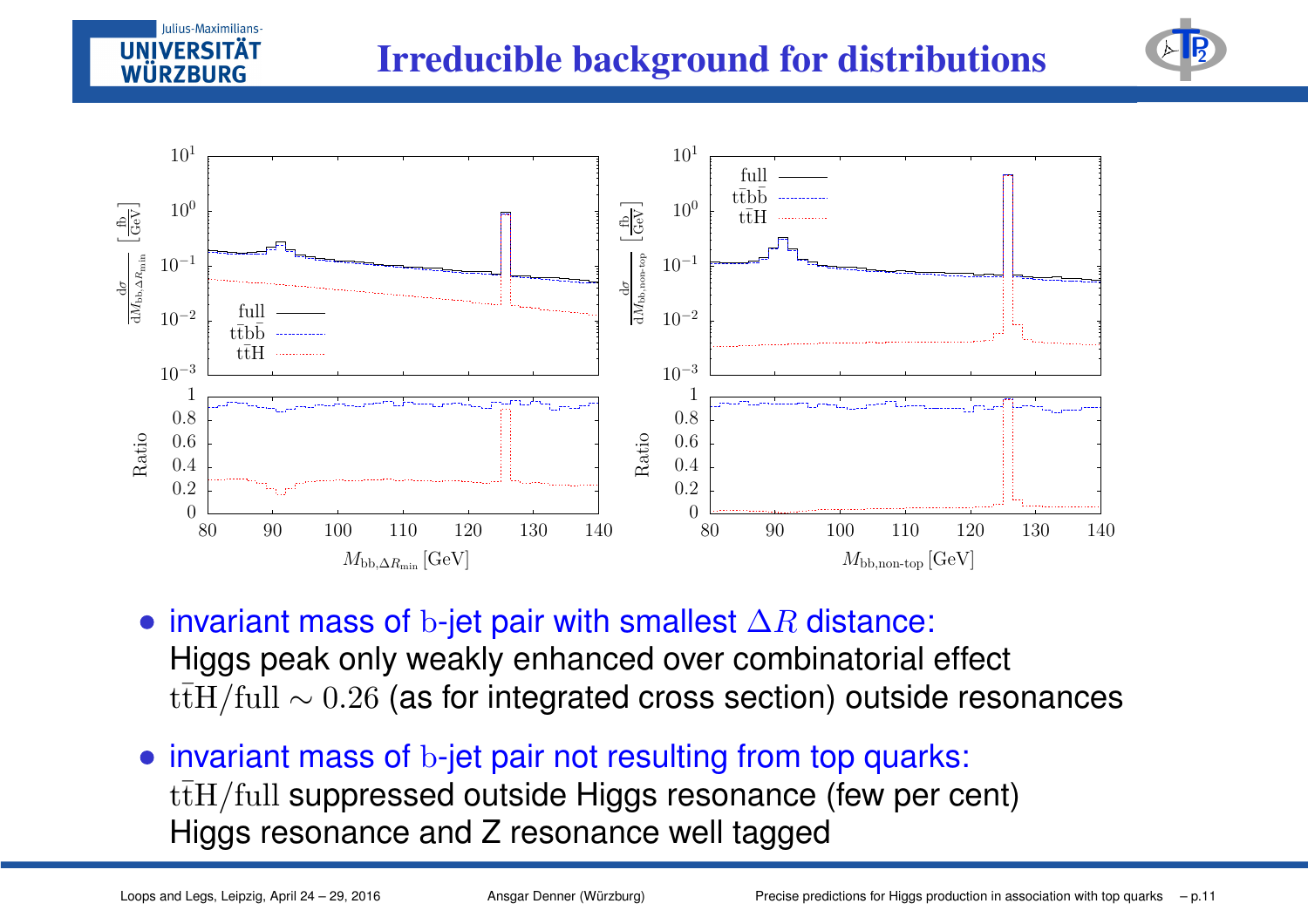



- azimuthal angle between  $\mathrm b$ -jet pair not resulting from top quarks: background peaked at small angles ( $\mathrm{b\bar{b}}$  pair dominantly from gluons) signal prefers larger angles (massive Higgs boson)
- sum of all transverse energies  $H_{\rm T}$ :

signal suppressed for small  $H_{\rm T}$  (ttH threshold) signal drops faster for large  $H_\mathrm{T}$  (intermediate massive particles)<br>. behaviour typical for transverse-momentum distributions

Julius-Maximilians-

**IINIVERSITÄ** WÜRZBURG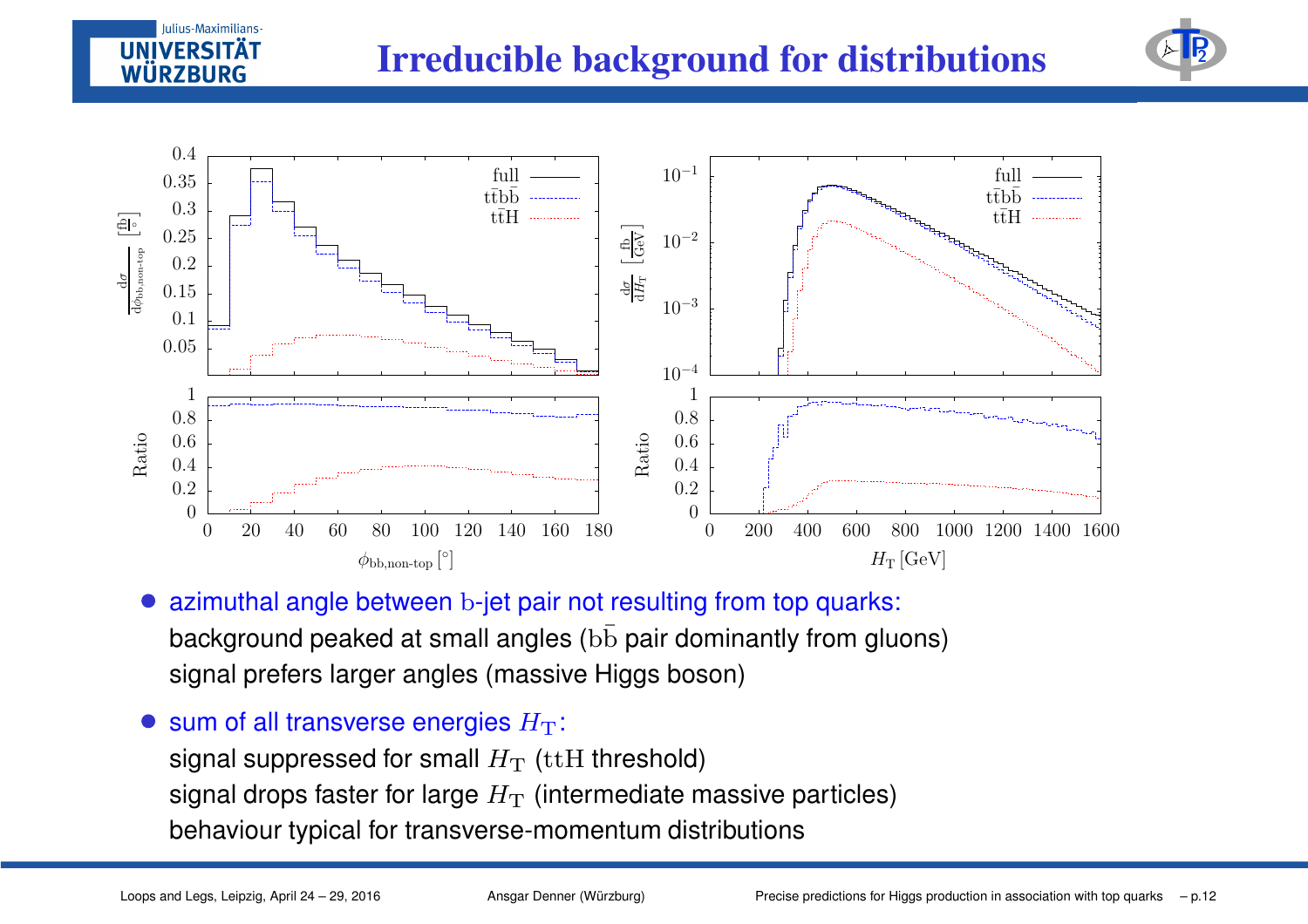



## Constant shift of  $-5\%$  for most contributions with some exceptions



- invariant mass of  $\mathrm{b\bar{b}}$  pair not resulting from top quark: interference varies between  $0\%$  (on Higgs resonance) and  $-10\%$
- azimuthal angle between  $\mathrm{b\bar{b}}$  pair not resulting from top quark: large interference for large angles

Julius-Maximilians-**VERSIT** WÜRZBURG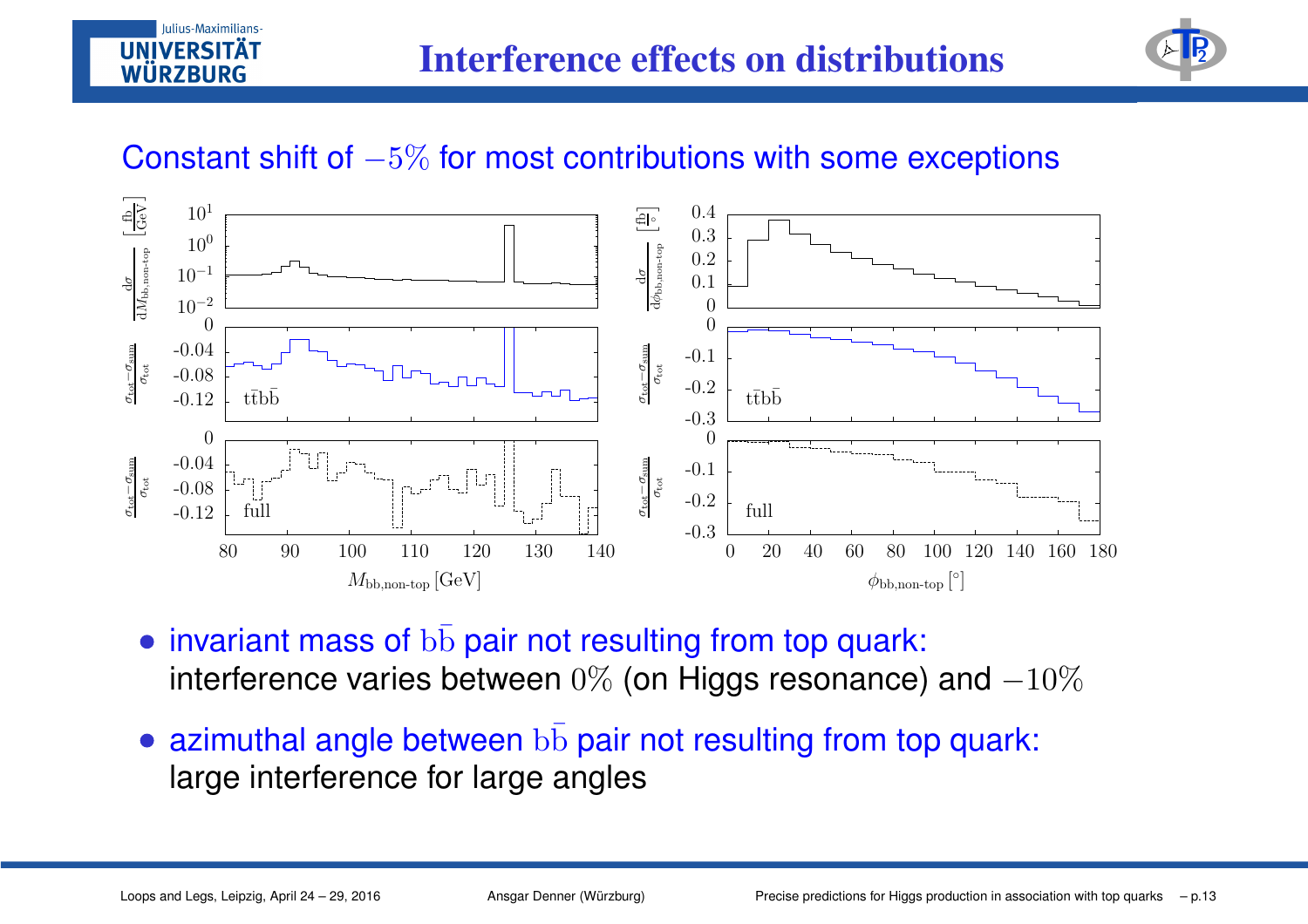



# NLO QCD corrections to $pp \rightarrow W^{+}W^{-}b\overline{b}H$

Loops and Legs, Leipzig, April 24 – 29, 2016 Ansgar Denner (Würzburg) Precise predictions for Higgs production in association with top quarks – p.14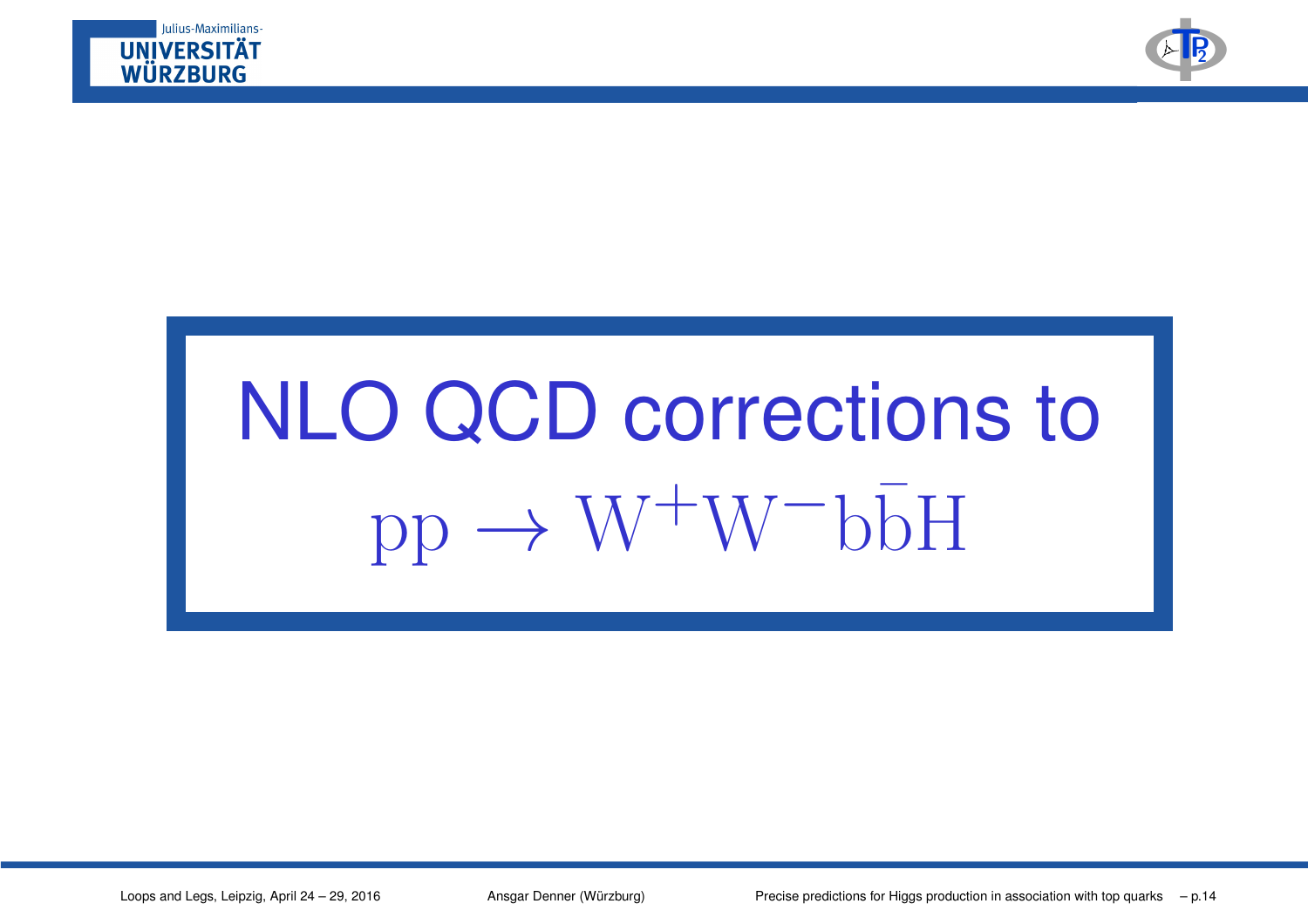



### Process:  $\mathrm{pp} \to$

Process: pp  $\rightarrow$   $\mathrm{e}^+\nu_\mathrm{e}\mu^-\bar\nu_\mu$ b $\mathrm{\overline{b}H}$ stable Higgs boson, but full top decays ⇒

- misses substantial part of irreducible background to  ${\rm t\bar t H}$  production
- includes all Higgs-production contributions also Higgs radiation from  $\rm W/Z$  bosons (radiation from  $\rm b$  quarks neglected)

partonic subprocesses

 $gg \to e^+ \nu_e \mu^- \bar{\nu}_\mu b \bar{b}H \qquad \mathcal{O}(\alpha_s \alpha^{5/2})$  $q\bar{q} \to e^+\nu_e\mu^-\bar{\nu}_\mu b\bar{b}H$   ${\cal O}\left(\alpha_s\alpha^{5/2}\right)$ [[  $\mathcal{O}\big(\alpha^{7/2}\big) \sim 0.2\%$  of  $\mathcal{O}\big(\alpha_{\rm s} \alpha^{5/2}\big)$  at LO  $\Rightarrow$  neglected]

sample diagrams

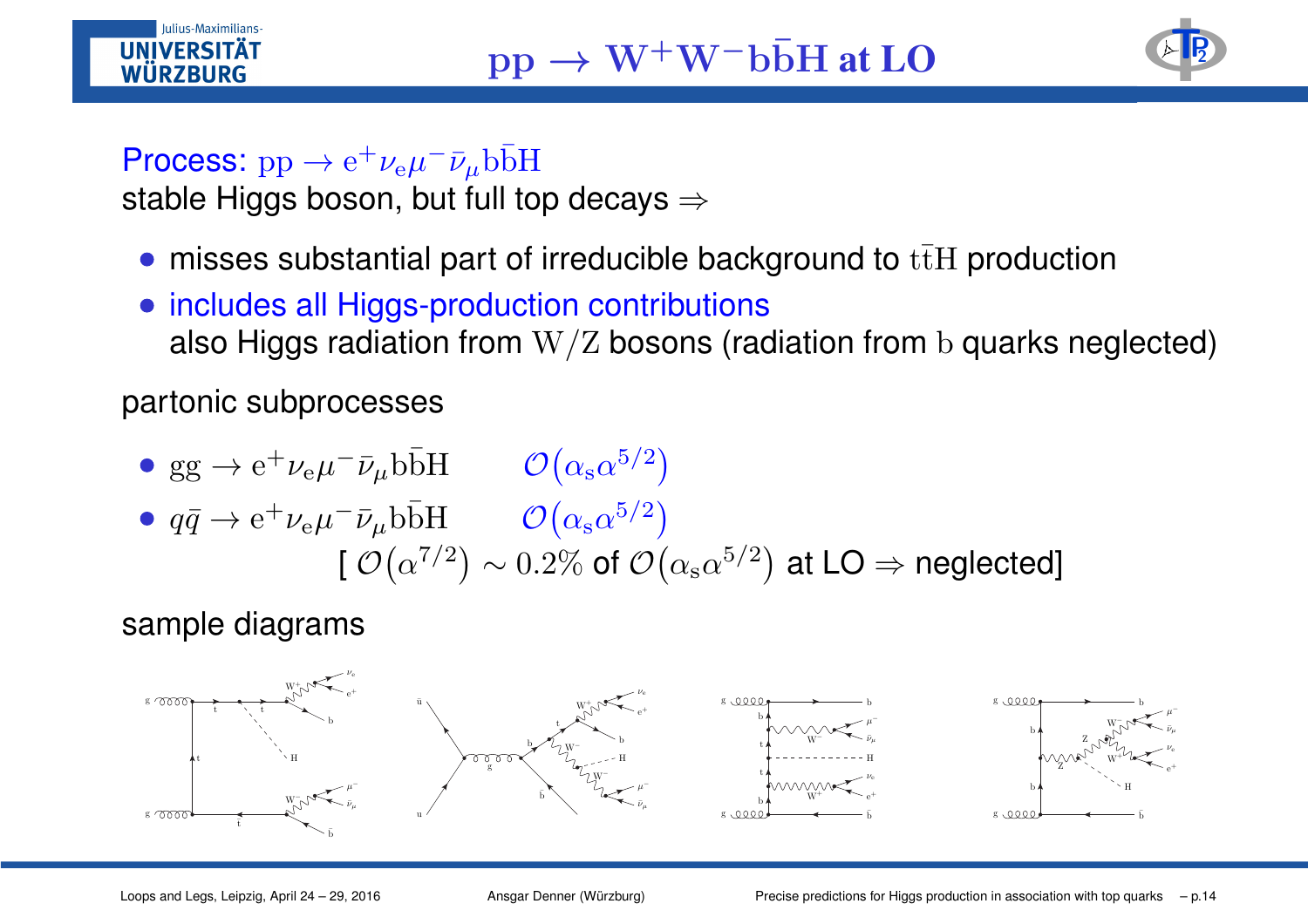



## Results for signal process  $\rm pp\rightarrow t\bar{t}H$  (on-shell final-state particles)

- $\mathsf{NLO} \ \mathsf{QCD} \text{ corrections } (\sim 20 \text{--} 30 \%)$  Beenakker et al. '01, 02', Dawson et al. '01–'03<br>regidual NLO seele uneesteinty = 1007 residual NLO scale uncertainty  $\sim 10\%$
- NLO parton-shower matching Frederix et al. '11; Garzelli et al. '11; Hartanto et al. '15
- NLO EW corrections Frixione et al. '14, '15 (stable top/Higgs); Zhang et al '14 (NWA)

results for dominant background process  $\rm pp\rightarrow t\bar{t}b\bar{b}$ 

- NLO QCD corrections Bredenstein et al. '08–'10; Bevilacqua et al. '09
- NLO parton-shower matching Kardos, Trócsányi '13
- NLO QCD corrections for massive bottom quarks and parton-shower matchingCascioli et al. '13

results for reducible background  $\mathrm{t}\bar{\mathrm{t}}\mathrm{j}\mathrm{j}$  (misidentified bottom quarks)

- NLO QCD corrections Bevilacqua et al. '10
- NLO parton-shower matching Höche et al. '14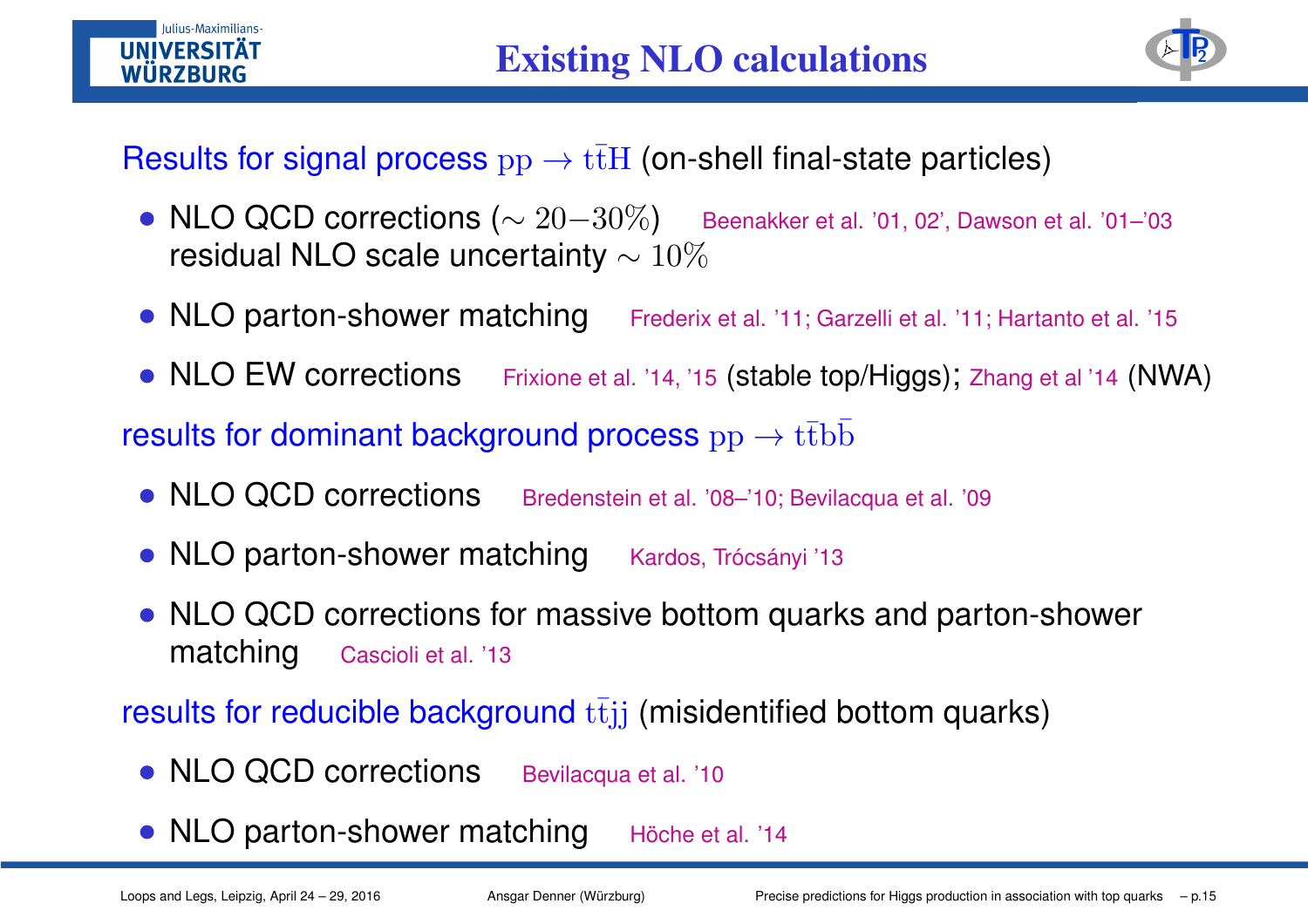## $pp \rightarrow$  $\rightarrow$  W<sup>+</sup>W<sup>−</sup>bbH at NLO **D**<sub>2</sub>



# **Calculation follows in many respects the one for**  $\rm pp \rightarrow W^+W^-b\bar{b}$ Denner, Dittmaier, Kallweit, Pozzorini '11, '12

- massless bottom quarks
- $\mathsf{complex}\text{-}\mathsf{mass}$  scheme for  $\mathrm{t},\,\mathrm{Z},\,\mathrm{W}$

Denner, Dittmaier, Roth, Wieders '99

Catani–Seymour dipole subtraction for real corrections Catani, Seymour '97 (same dipoles as for  $\rm pp \rightarrow W^+W^-b\bar{b})$  Dittmaier '99; Phaf, Weinzierl 01; Catani et al. '02

#### **differences**

Iulius-Maximilians-

WÜRZBURG

- all matrix elements calculated with <sup>R</sup>ECOLA
- appearance of heptagons (7-point functions)

#### partonic processes for real corrections

- $gg \rightarrow e^+ \nu_e \mu^- \bar{\nu}_\mu b \bar{b}Hg$
- $q\bar{q} \rightarrow e^{+}\nu_{e}\mu^{-}\bar{\nu}_{\mu}b\bar{b}Hg$
- $g\{q/\bar{q}\} \rightarrow e^+ \nu_e \mu^- \bar{\nu}_\mu b \bar{b} H\{q/\bar{q}\}\$



 $_{\rm b}$ 

 $\bar{t}$   $\sqrt{t}$ 

W−

g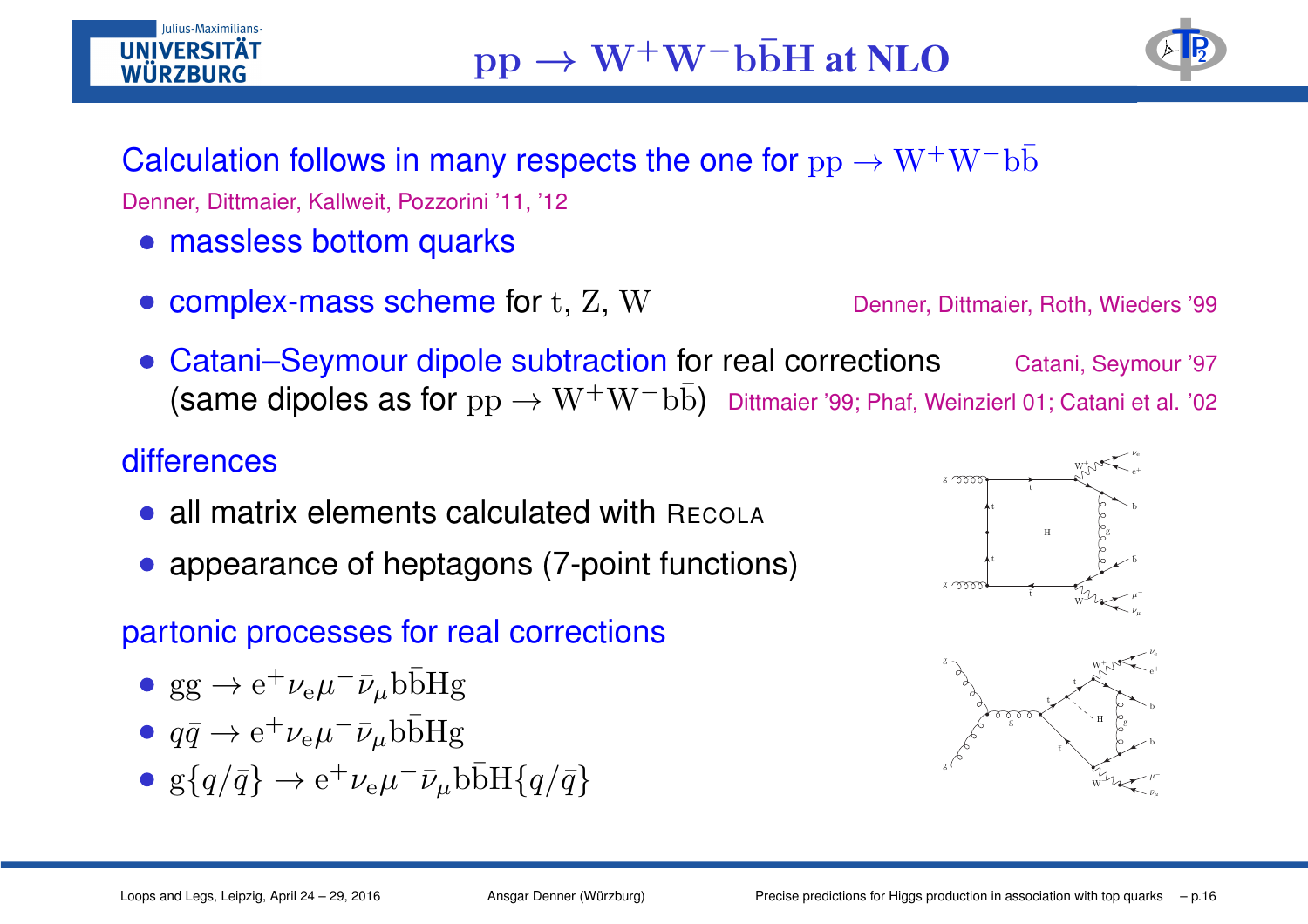

#### Setup for calculation

Iulius-Maximilians-

**UNIVERSIT** WÜRZBURG

> (tree-level and one-loop) matrix elements with R $\overline{\text{Recola}}$ (Recursive computation of one-loop amplitudes)

> > Actis, Denner, Hofer, Scharf, Uccirati

- tensor integrals with Collier (Complex one-loop library in extended regularizations) ⇒ published: https://collier.hepforge.org/ and arXiv:1604.06792 Denner, Dittmaier, Hofer
- phase-space integration with in-house <mark>multi-channel Monte Carlo</mark> Feger

#### **Checks**

- LO and NLO matrix elements successfully compared with MADGRAPH5\_AMC@NLOAlwall et al. '14
- Ward identities checked for  $\mathrm{gg} \to \mathrm{W^+W^-b\bar{b}H}$  at LO and NLO
- process without Higgs compared in detail against original calculation of  $\rm pp\rightarrow W^+W^-b\bar{b}~\quad$  Denner, Dittmaier, Kallweit, Pozzorini '11, '12 . . . . . . . . . . . equivalent structure of real corrections and subtraction terms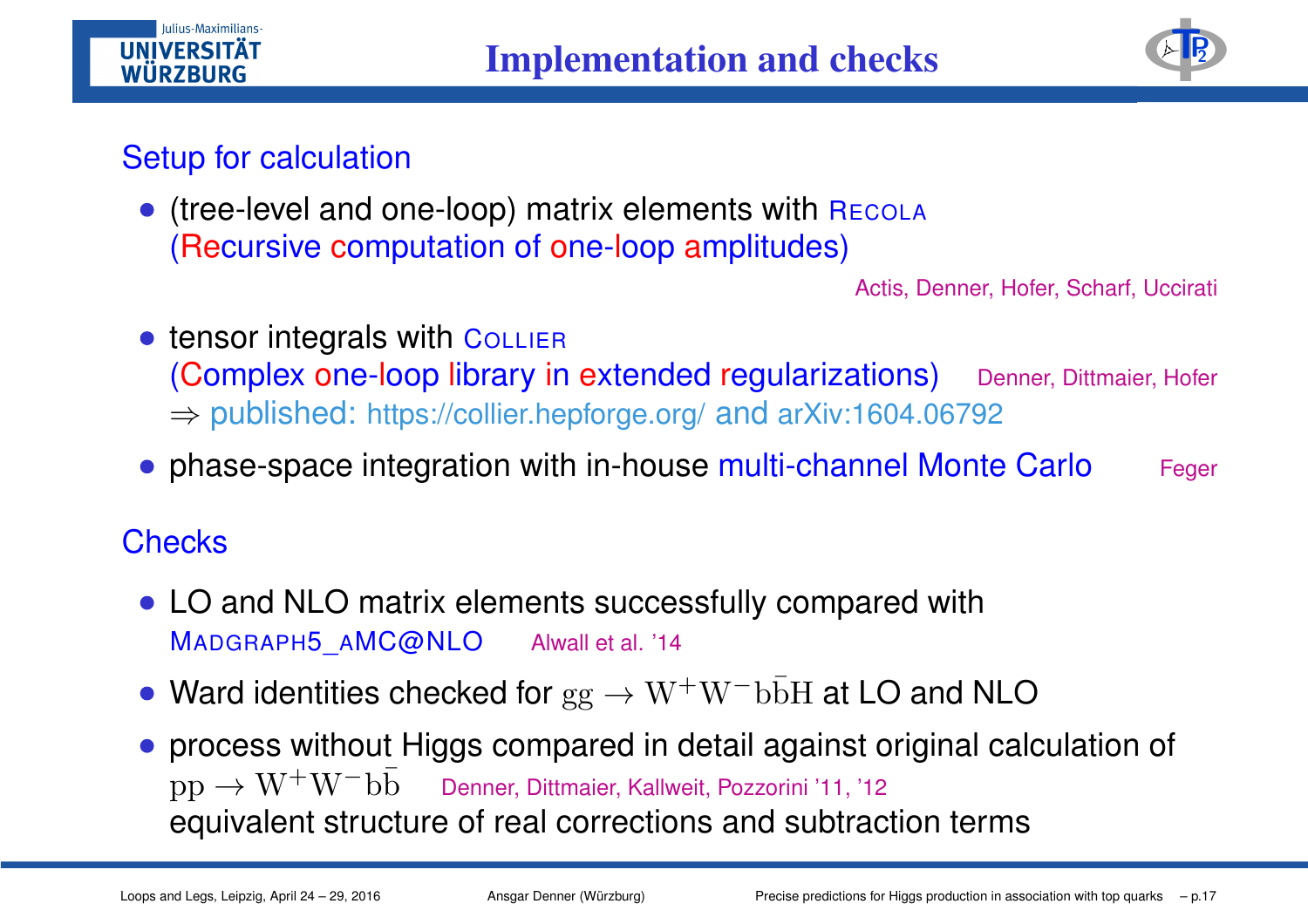Alwall et al. '14



#### Tuned comparison of virtual contributions<mark>between</mark> REcola <mark>and</mark> Madgraph5\_aMC@NLO



⇒

Julius-Maximilians-

WÜRZBURG

- convincing consistency check of MADGRAPH5\_AMC@NLO and RECOLA
- **successful check of 7-point functions in <code>CoLLIER</code>** yield substantial contribution to virtual corrections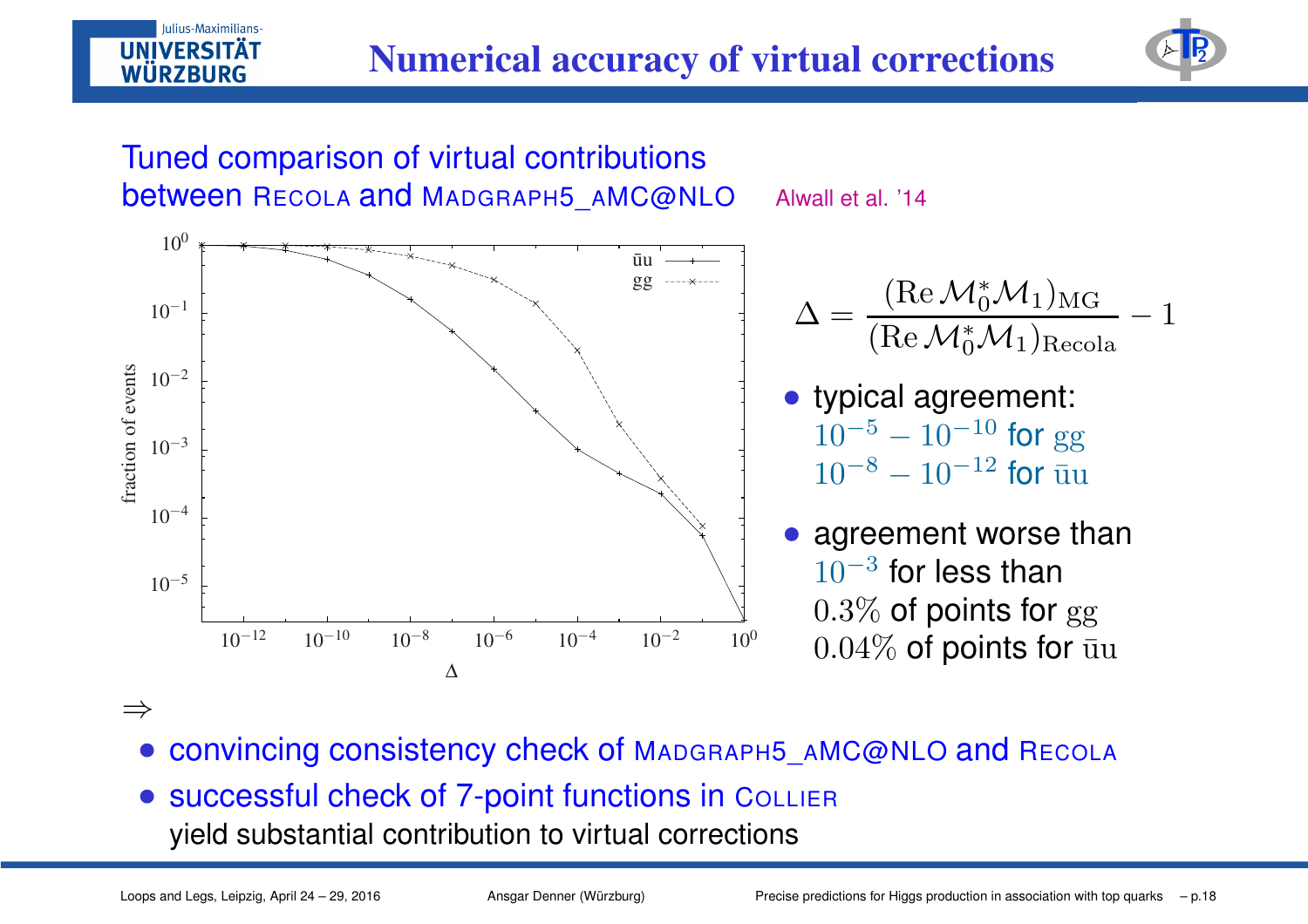





⇒

Julius-Maximilians-

WÜRZBURG

- WI check comparable or better that comparison with MapLoop
- successful check of 7-point functions in <sup>C</sup>OLLIER (yield substantial contribution to virtual corrections)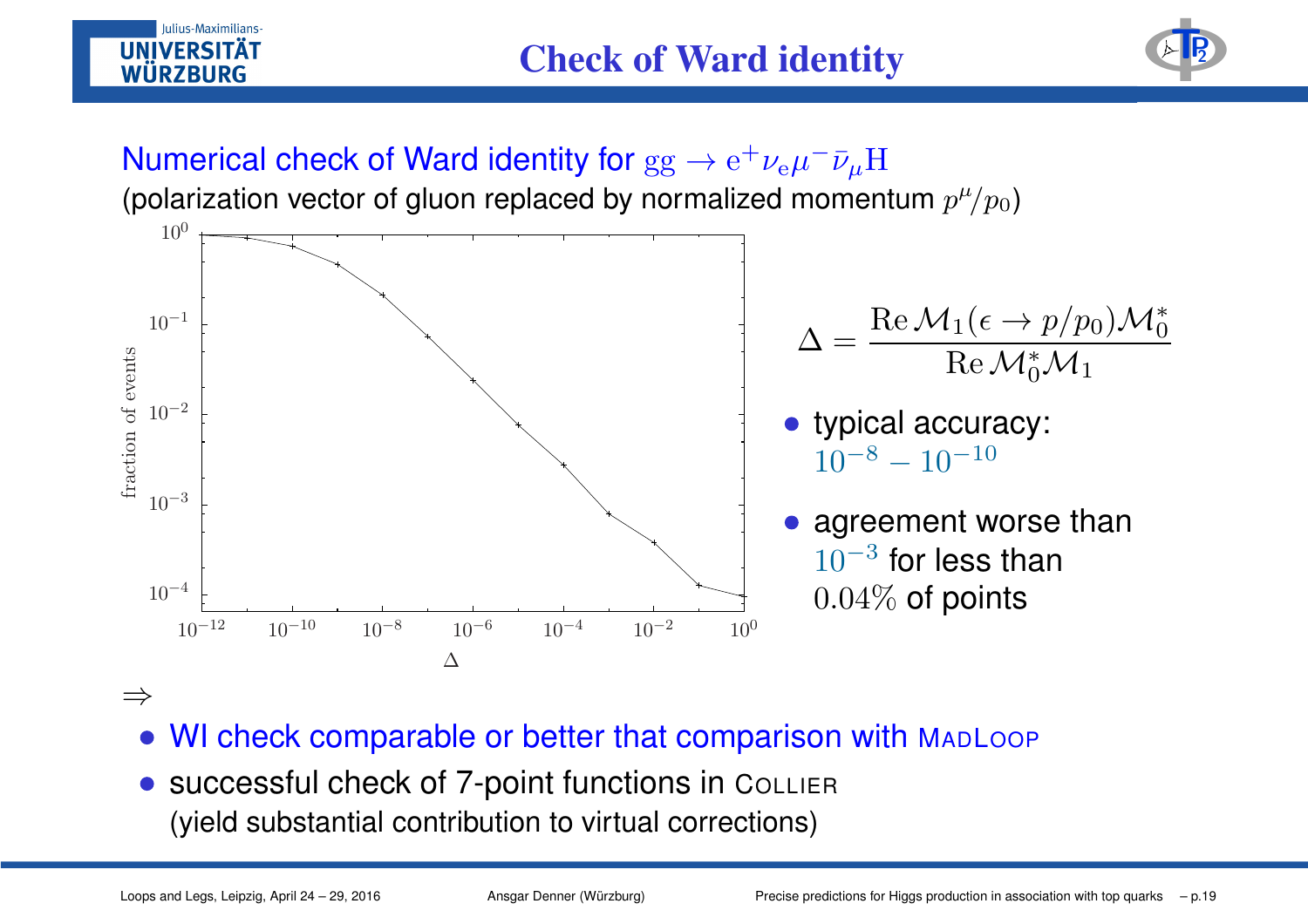



Total cross section for  $\rm pp\rightarrow t\bar{t}H\rightarrow e^+\nu_e\mu^-\bar{\nu}_\mu H$  (without cuts) Set-up:

- tuned parameters
- loose cuts:  $p_{\rm T,b}>2\,{\rm GeV}, \, \Delta R_{\rm bb}>0.01$ (needed for IR safety of irreducible background:  $\mathrm{g} \to \mathrm{b} \bar{\mathrm{b}}$  or  $\mathrm{b} \parallel$  beam)
- ${\cal O}(\alpha_{\rm s}^2$  (few per-cent effect) $\sigma_{\rm s}^2)$  matching correction according to Denner, Dittmaier, Kallweit, Pozzorini '12

### $\,$ agreement with literature at level of  $1{-}2$  per cent

- with Beenakker et al. '02:
	- $\blacktriangleright$  agreement at LO: within  $1.6\%$
	- $\blacktriangleright$  agreement at NLO: within  $0.1\%$
- with Frederix et al. '11:
	- $\blacktriangleright$  agreement at LO: within  $1.6\%$
	- $\blacktriangleright$  agreement at NLO: within  $0.6\%$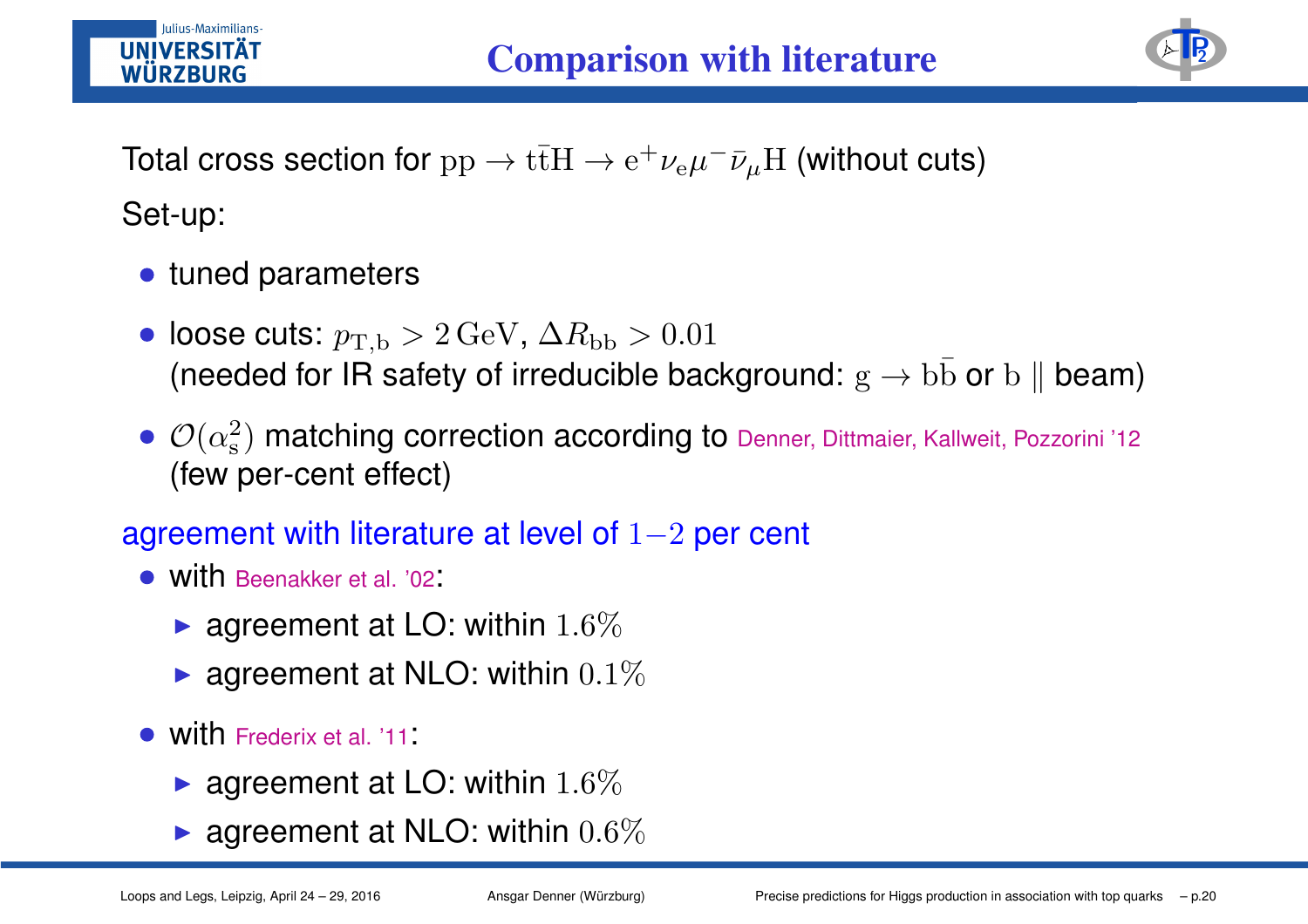

Iulius-Maximilians-

**UNIVERSITÄT** WÜRZBURG

- PDFs: CT10 NLO Lai et al. '10
- scales: fixed scale:  $\mu_{\rm R}=\mu_{\rm F}=m_{\rm t}+{1\over 2}$ dynamical scale:  $\;\mu_\mathrm{R}=\mu_\mathrm{F}=(m_\mathrm{t,T} \eta)$  $\frac{1}{2}M_{\rm H}=236\,{\rm GeV}$  Beenakker et al. '03  $\mathbf{r} = (m_{\text{t,T}} m_{\text{t,T}} m_{\text{H,T}})^{\text{T}}$  $\frac{1}{\sqrt{2}}$  $^3$  with  $m_\mathrm{T}=$  $\sqrt{m^2}$  $^2+p_\mathrm{T}^2$ T

Frederix et al. '11

EP<sub>2</sub>

- LO/NLO top-quark width including off-shell W-boson effects  $(\mathrm{t}\to \mathrm{b}l^+\nu_l)$ from Jezabek, Kühn '89
- jet clustering: anti- $k_\mathrm{T}$  $_{\rm T}$  algorithm with  $\Delta R$ Cacciari, Salam, Soyez '08
- cuts: require two bottom jets and two charged leptons with

$$
p_{\rm T,b} > 25 \,\text{GeV}, \quad |\eta_b| < 2.5
$$
  
\n
$$
p_{\rm T,l} > 20 \,\text{GeV}, \quad |\eta_l| < 2.5
$$
  
\n
$$
p_{\rm T,miss} > 20 \,\text{GeV}
$$
  
\n
$$
\Delta R_{\rm bb} > 0.4
$$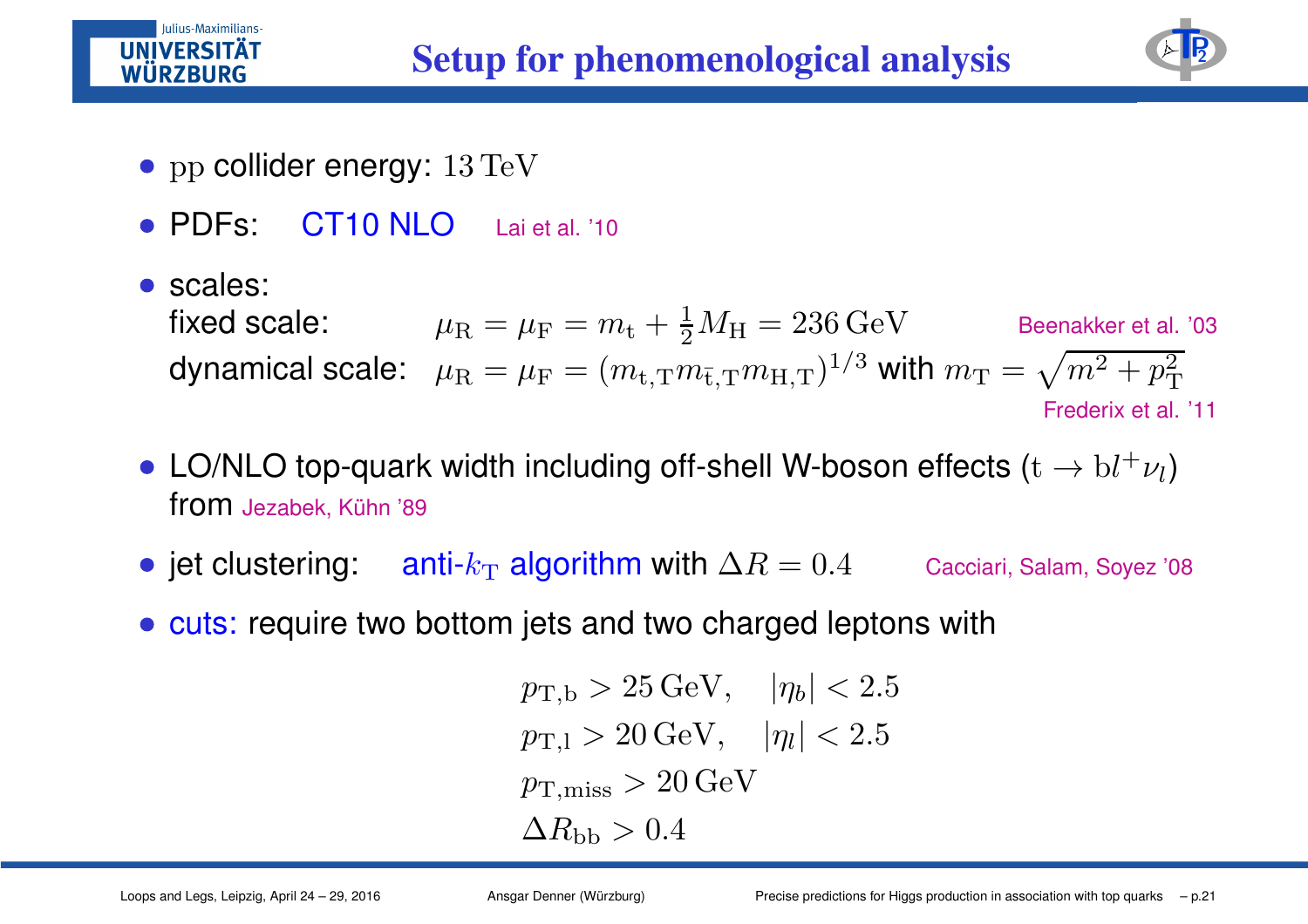

| $\mu_0$            | channel          | $\sigma_{LO}$ [fb]                                                  | $\sigma_{NLO}$ [fb]                                             | K                    |
|--------------------|------------------|---------------------------------------------------------------------|-----------------------------------------------------------------|----------------------|
| $\mu$ dyn          | gg<br>$q\bar{q}$ | $1.5906(1)_{-23.6\%}^{+33.7\%}$<br>$0.67498(9)^{+24.1\%}_{-18.1\%}$ | $2.024(3)^{+8.4\%}_{-16.2\%}$<br>$0.495(1)^{+17.2\%}_{-39.5\%}$ | 1.273(2)<br>0.733(2) |
|                    | $g\ddot{q}$      |                                                                     | $0.136(1)_{-166\%}^{+295\%}$                                    |                      |
|                    | pp               | $2.2656(1)^{+30.8\%}_{-22.0\%}$                                     | $2.656(3)^{+0.9\%}_{-4.6\%}$                                    | 1.172(1)             |
| $\mu_{\text{fix}}$ | pp               | $2.2401(1)_{-22.0\%}^{+31.0\%}$                                     | $2.633(3)^{+0.6\%}_{-5.0\%}$                                    | 1.176(1)             |

- results for fixed and dynamical scale agree well logarithmic average:  $\bar{\mu}_{\sf dyn} = 222.3 \, {\rm GeV} \approx 236 \, {\rm GeV} = \mu_{\sf fix}$
- $K$  factor for  $pp \to t\bar{t}H$  recovered<br>Executive at al. 2001  $K$  and 2. Existence at [Beenakker et al. '03:  $K\sim 1.2,$  Frixione et al. '11:  $K\sim 1.1$ ]
- reduction of scale dependence from  $30\%$  at LO to  $5\%$  at NLO
- LO contribution of partonic channels with incoming bottom quarks:  $0.2\%$
- effect of finite bottom-quark mass on LO cross section:  $0.03\%$

Iulius-Maximilians-

WÜRZBURG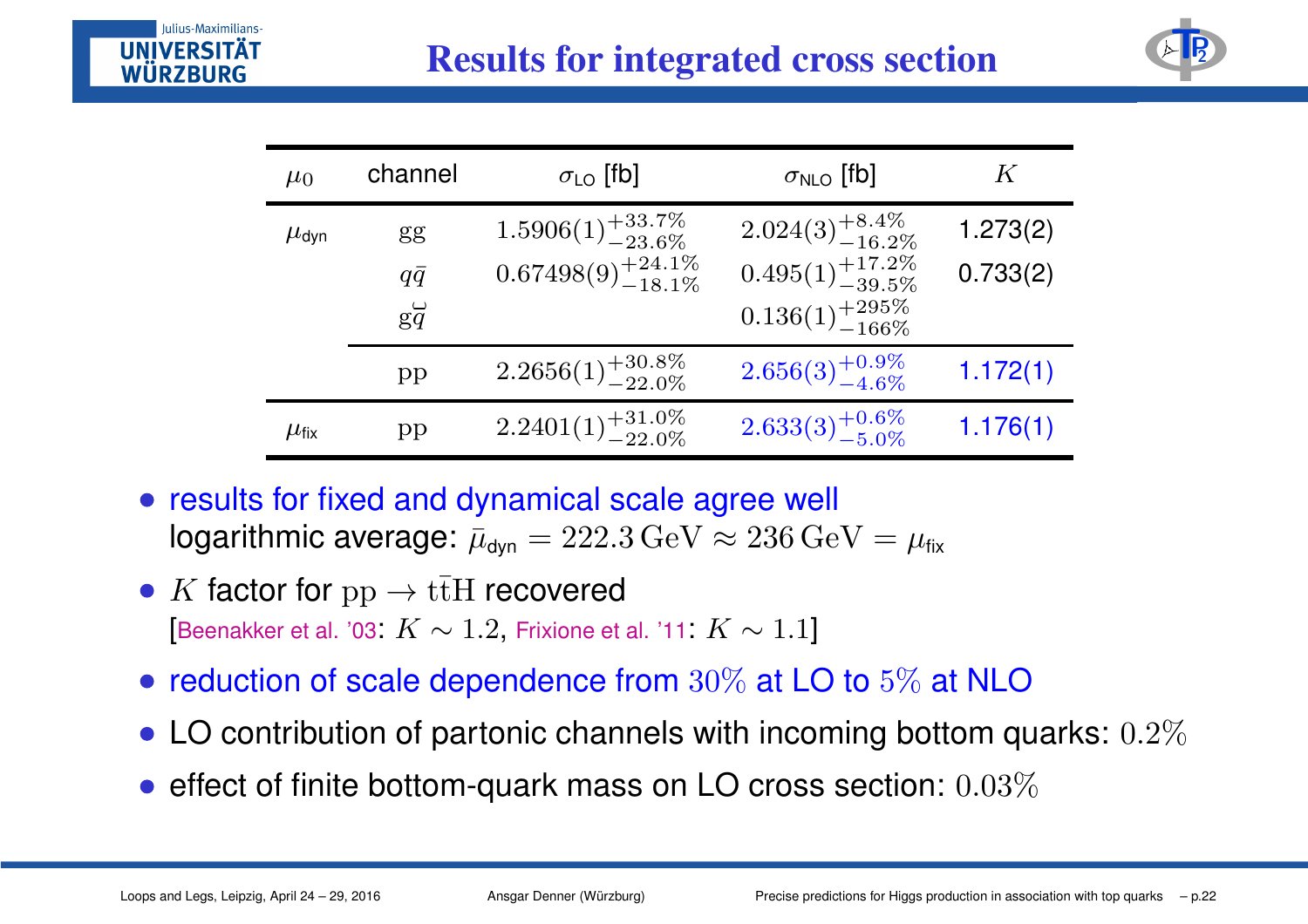### **Scale dependence of integrated cross section**





- difference between fixed and dynamical scale  $1\%$
- largest effects for simultaneous variation of  $\mu_\mathrm{R}$   $\!$  $_{\rm R}$  and  $\mu_{\rm F}$

Julius-Maximilians-

**UNIVERSIT** WÜRZBURG

Loops and Legs, Leipzig, April 24 – 29, 2016 Ansgar Denner (Würzburg) Precise predictions for Higgs production in association with top quarks – p.23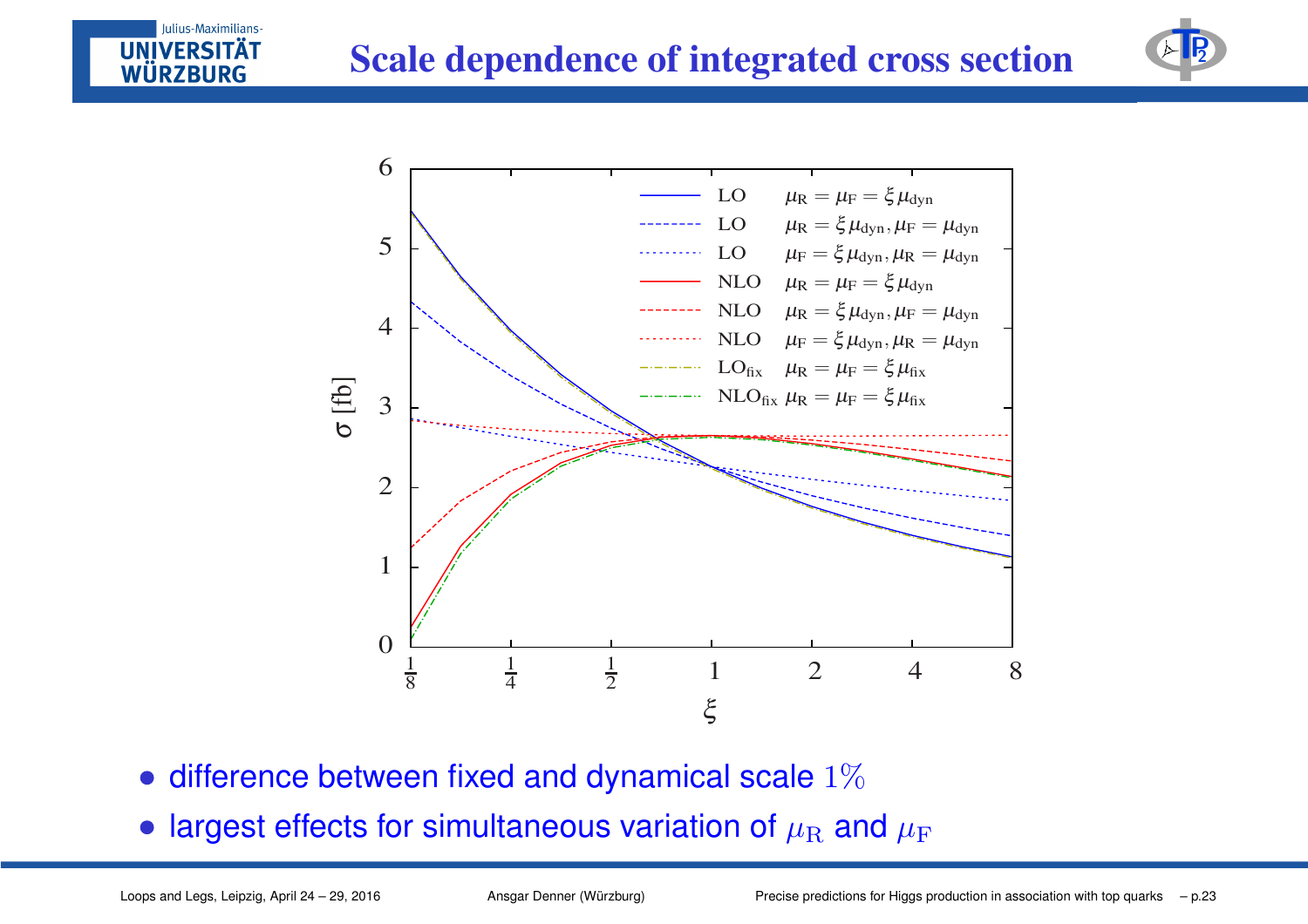

#### Limit of on-shell top quarks

Julius-Maximilians-**IINIVERSITÄT** WÜRZBURG

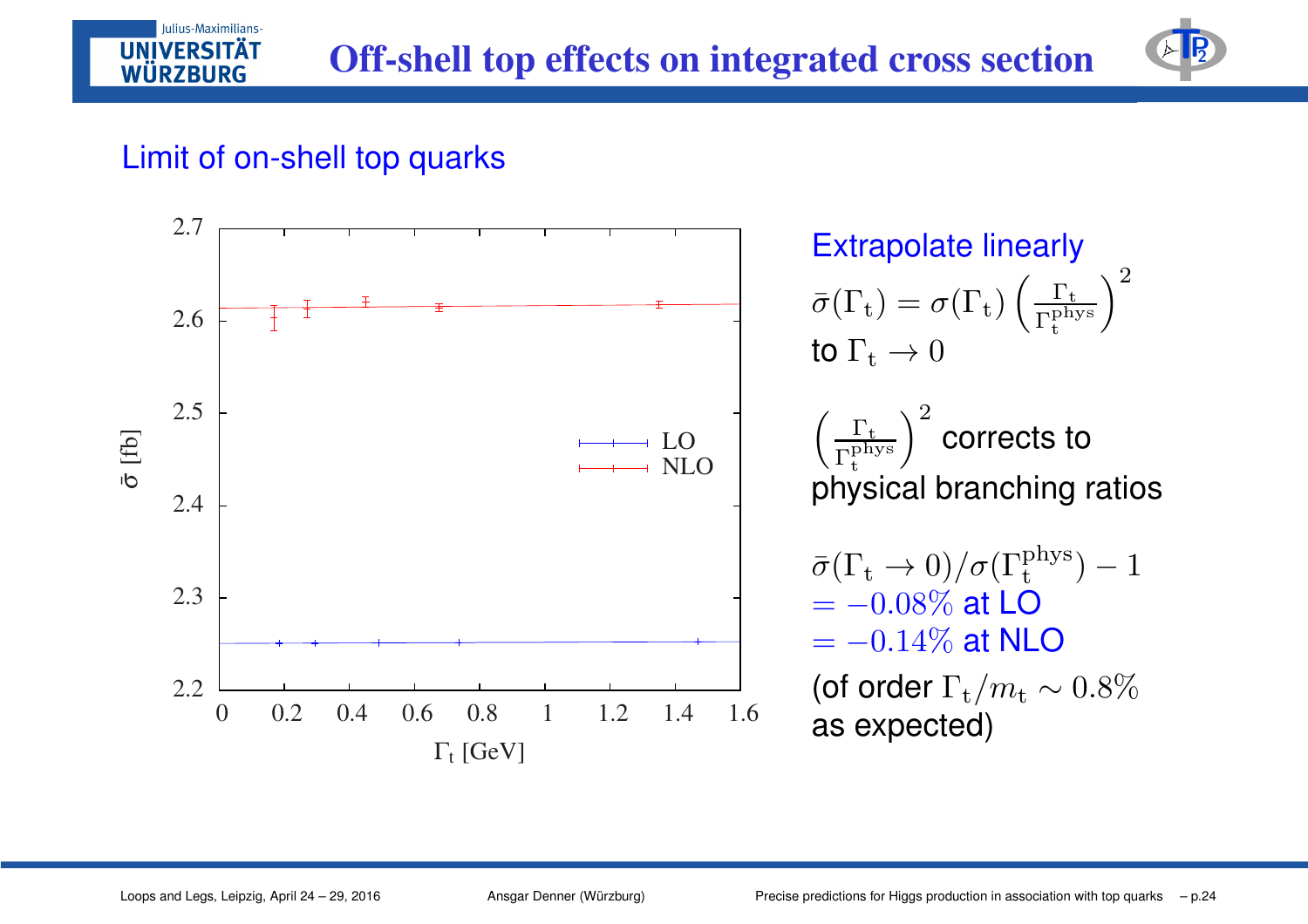



#### fixed scale:



#### positron hardest bottom quark



- steep drop of distributions
- $K$  factor decreases strongly with  $p_{\rm T}$ <br>(almost factor 3 botwoon 35 and 400 (almost factor 2 between  $25$  and  $400\,{\rm GeV})$

 $K_{\text{LO}} = d\sigma_{\text{LO}}(\mu)/d\sigma_{\text{LO}}(\mu_0)$ 

$$
K_{\rm NLO} = d\sigma_{\rm NLO}(\mu)/d\sigma_{\rm LO}(\mu_0)
$$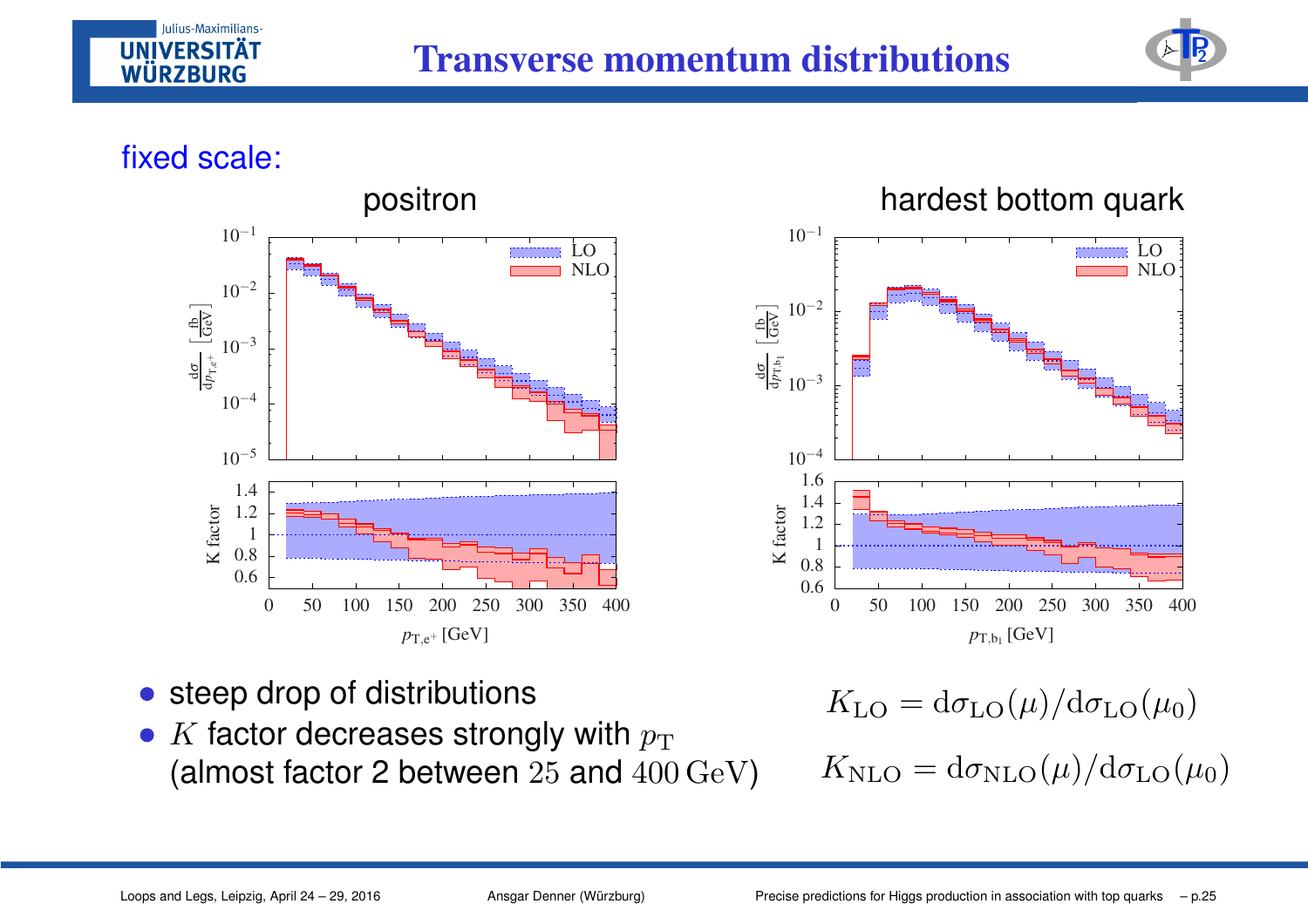



#### dynamical scale:



- $K$  factor much flatter as function of  $p_{\rm T}$ <br>variation between 25 and 400 CeV with variation between  $25$  and  $400\,{\rm GeV}$  within  $20\%$  and LO uncertainty band
- residual scale uncertainty  $\sim 10\%$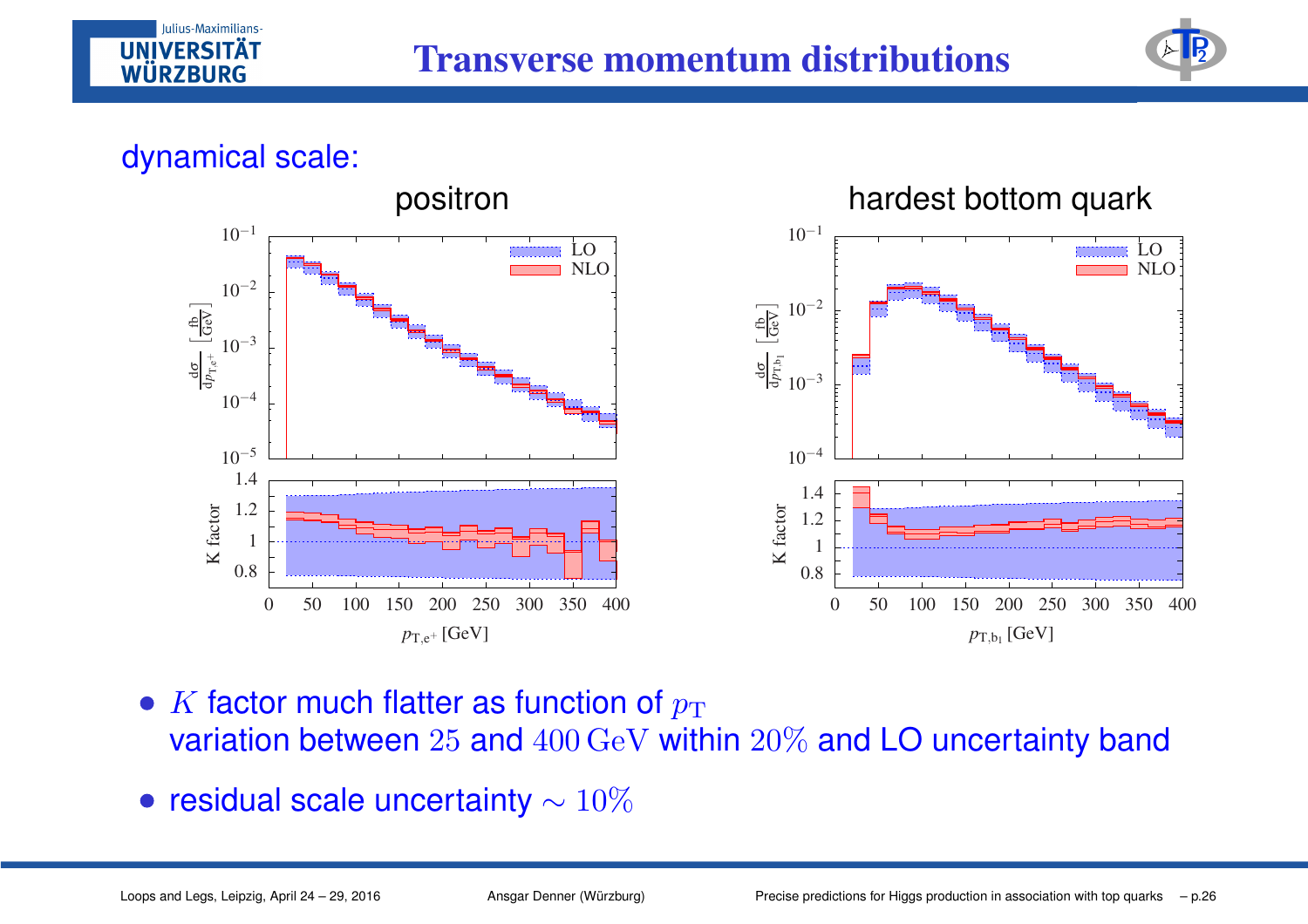



#### dynamical scale:



- $K$  factor for Higgs-boson  $p_{\rm T}$  $_{\rm T}$  within LO uncertainty band
- $K$  factor for b-quark pair  $p_{\rm T}$ <br>(bigh  $r_{\rm T}$  region suppress (high  $p_\mathrm{T,bb}$  region suppressed for on-shell top quarks,  $_{\rm T}$  increases for high transverse momentum even larger effect for  $\mathrm{t\bar{t}}$  production)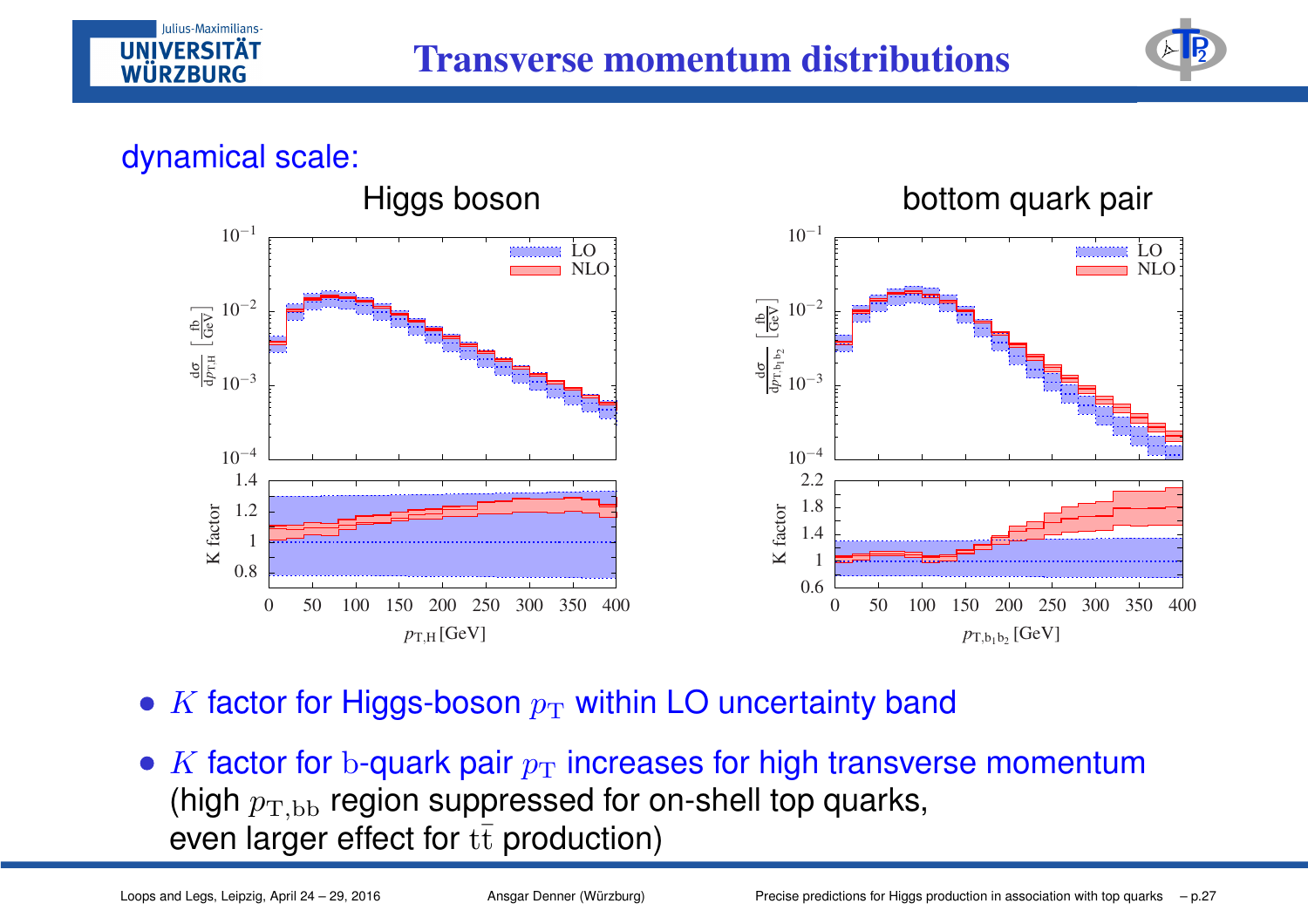

#### dynamical scale:



- NLO corrections shift events to small  $\phi_{\mathrm{e}^{+}\mu^{-}}$  from corrections to top decays (effect somewhat larger for fixed scale) $-$ ,  $40\%$  effect
- $\sf NLO$  corrections shift events to small Higgs-boson rapidity,  $20\%$  effect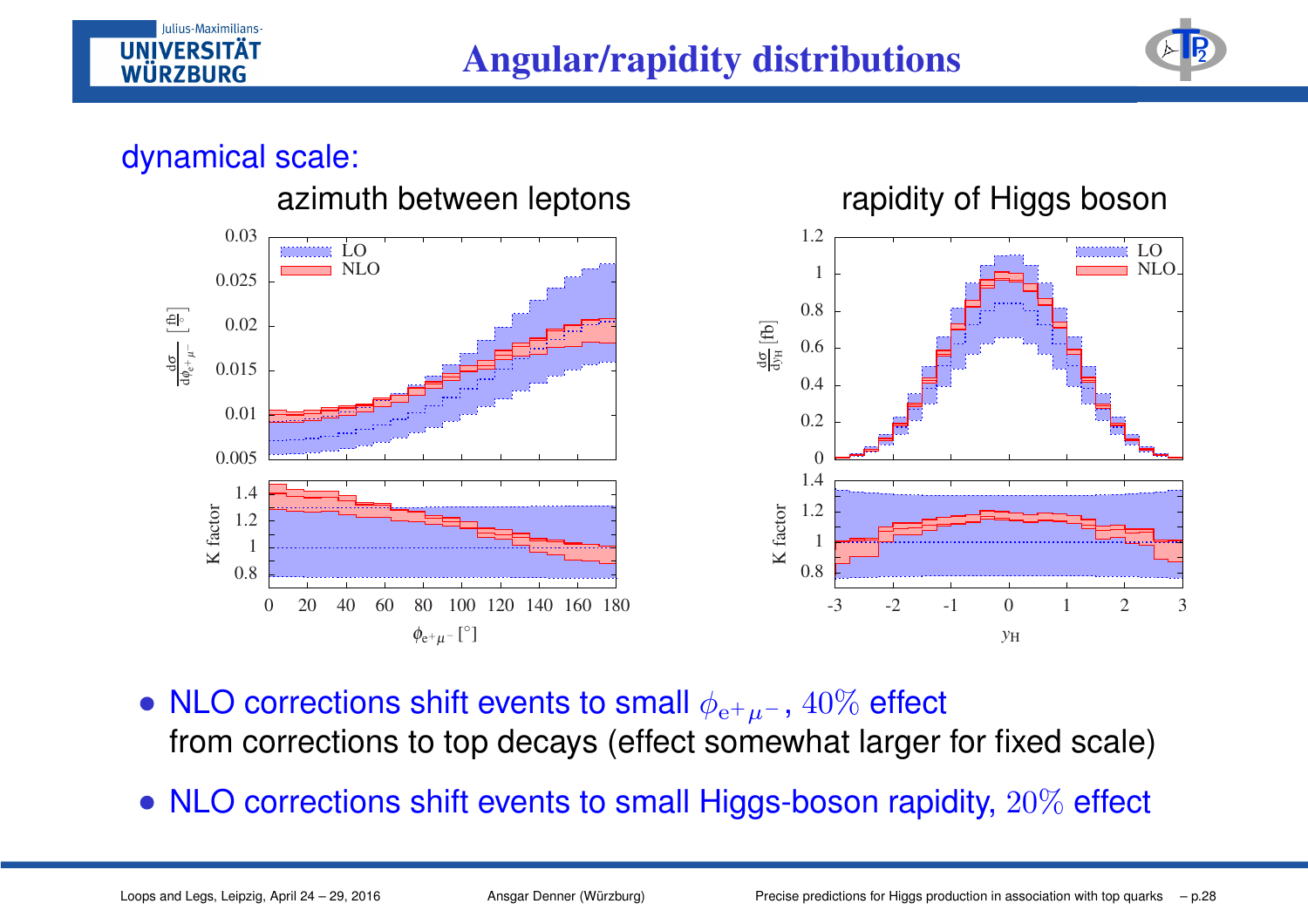



# **Conclusions**